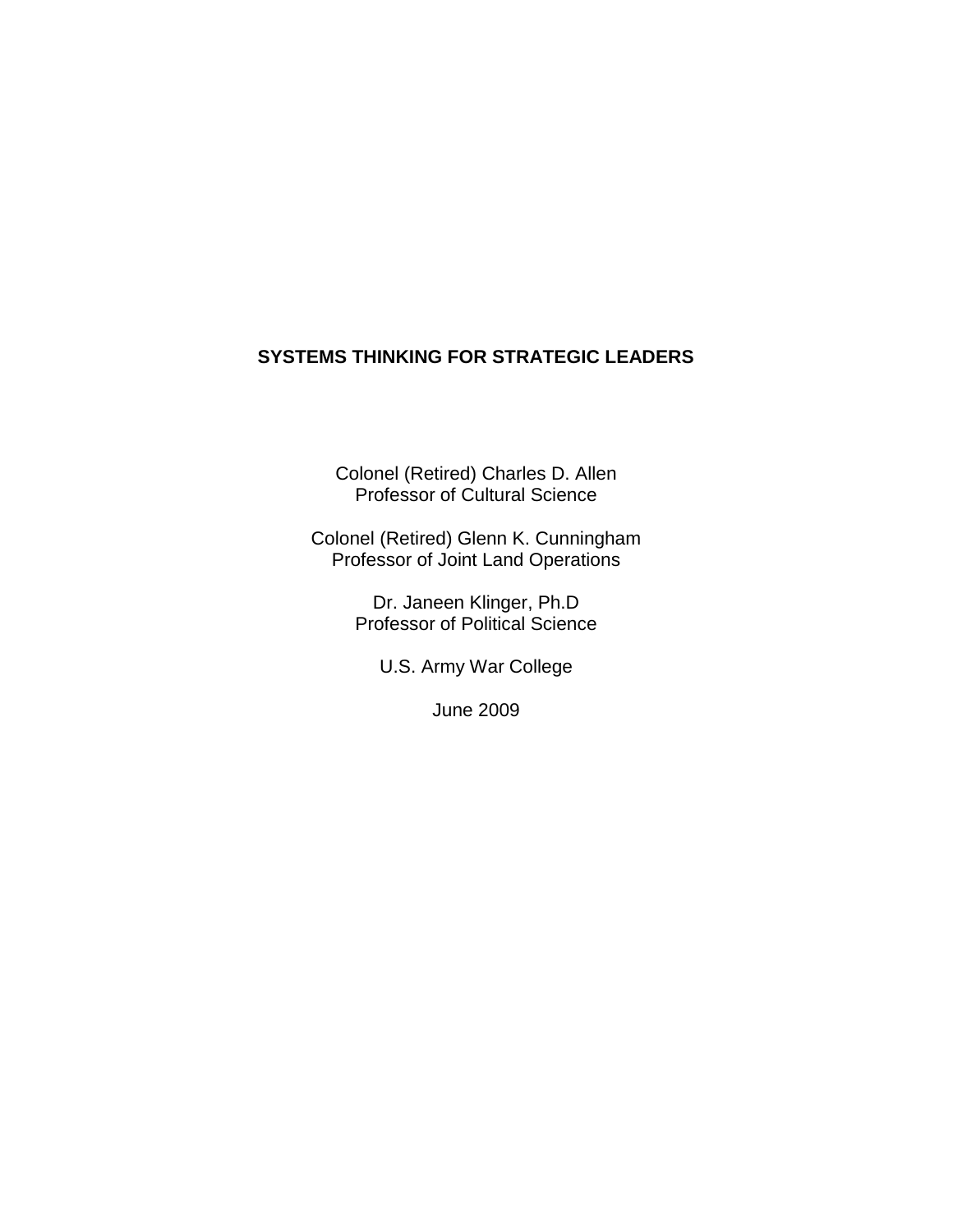### Systems Thinking for Strategic Leaders

Strategic thinkers and statesmen often begin their analysis by assuming a linear cause and effect relationship similar to a move/countermove exchange in chess. Although such linear formulations are a useful starting point for strategic leaders, they can be misleading. Systems thinking provides an alternative that highlights the limits to linear reasoning. For centuries the basic approach of science relied on linear logic and a belief that the best method for understanding any phenomenon was to break that phenomenon into parts that could be studied independently. Doing so was thought to simplify a problem, thereby making it more manageable for the scientist. The approach assumed the whole to be studied was simply equal to the sum of its parts. The logic of this linear thinking and its associated mechanical metaphors was transferred outside of the natural sciences and applied to many other disciplines.

Beginning in the 1950s, the above mechanistic approach as the best method for gaining knowledge of the natural world began to be questioned. Underlying the emerging view was recognition that the whole was *not* merely the sum of its parts but rather something more. Consequently, a new approach organized around the concept of "systems" took root. Some of the scientific pioneers of the systems approach were concerned that the expansion of knowledge was so great that it resulted in excessive specialization that prevented scientists from communicating across disciplines so that, for example, physicists and biologists were isolated from one another. Therefore the pioneers of a systems approach aimed to create a general systems theory that could

<sup>2</sup>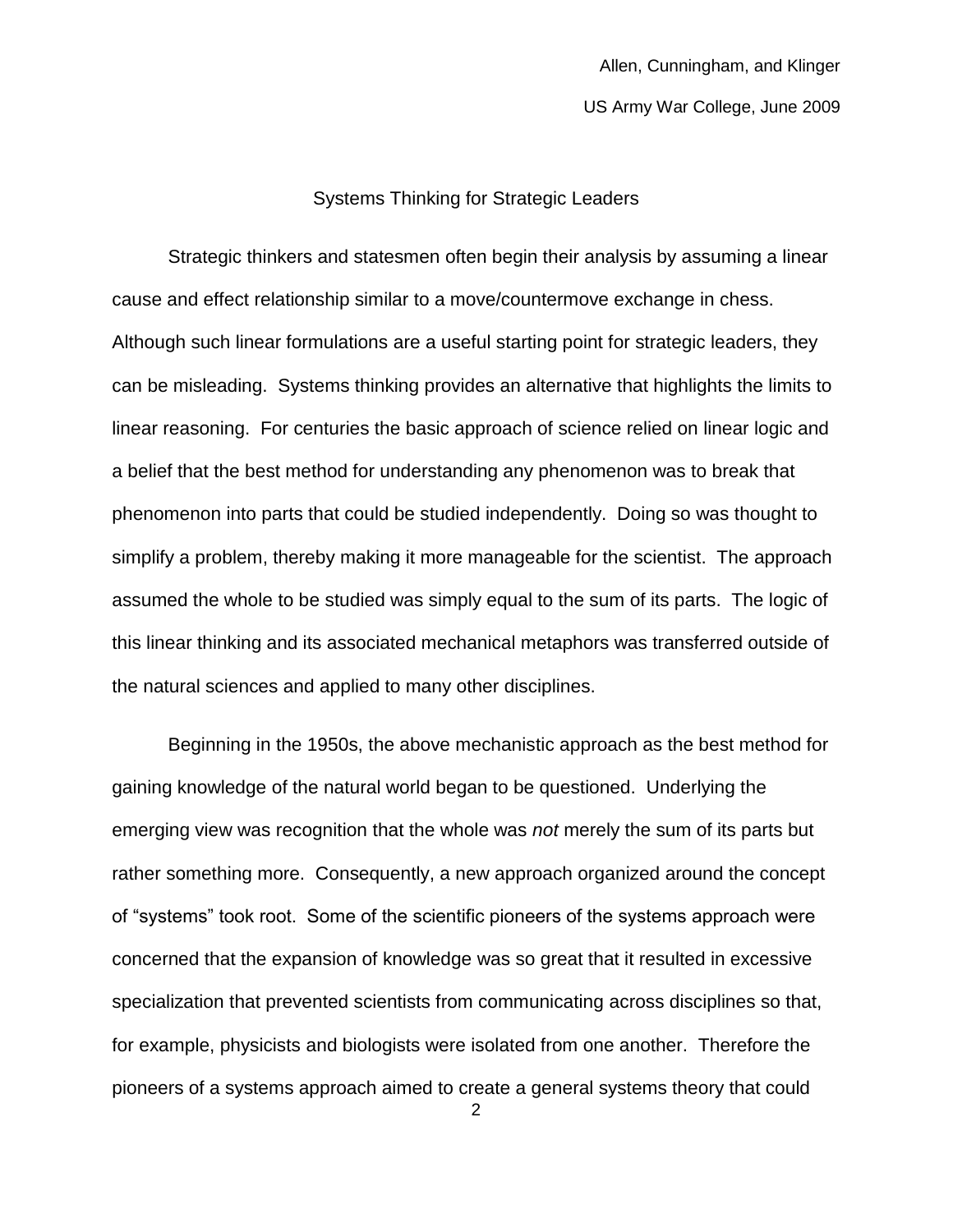identify the existence of laws that might apply to similar structures in different fields. Ludwig von Bertalanffy, one of systems theory's early proponents, saw the purpose of systems theory as "an important means in the process of developing new branches of knowledge into exact science, i.e. into a system of mathematical laws."<sup>1</sup> Such a conception of systems theory implied that it promised greater certainty with increased ability to predict than the earlier mechanistic approach.

Given the original quest for greater certainty via systems theory, the most natural application was as a tool from engineering science. The close affinity between systems theory and engineering meant that key concepts and vocabulary developed for engineering were adapted to other contexts. Terms like input-output, open and closed loops, feedback, and equilibrium became pervasive in any discipline applying a systems approach. Yet the systems in an engineering context tended to be relatively closed ones like the classic example of a thermostat. The dynamic behavior of such a closed system is quite different from open systems in that the former allow for greater certainty and prediction. For example, a person knows what the response of a thermostat will be when one adjusts the temperature up or down. In contrast, a more open system, like a political system, cannot be expected to respond to some stimulus, say a stock market collapse, in any predictable pattern. The unpredictability of open systems stems in part from the fact that many more variables are at work than in a closed system. Ironically, initial systems theorizing and thinking sought greater certainty and control to facilitate prediction and enhance interdisciplinary communication. However, when the concepts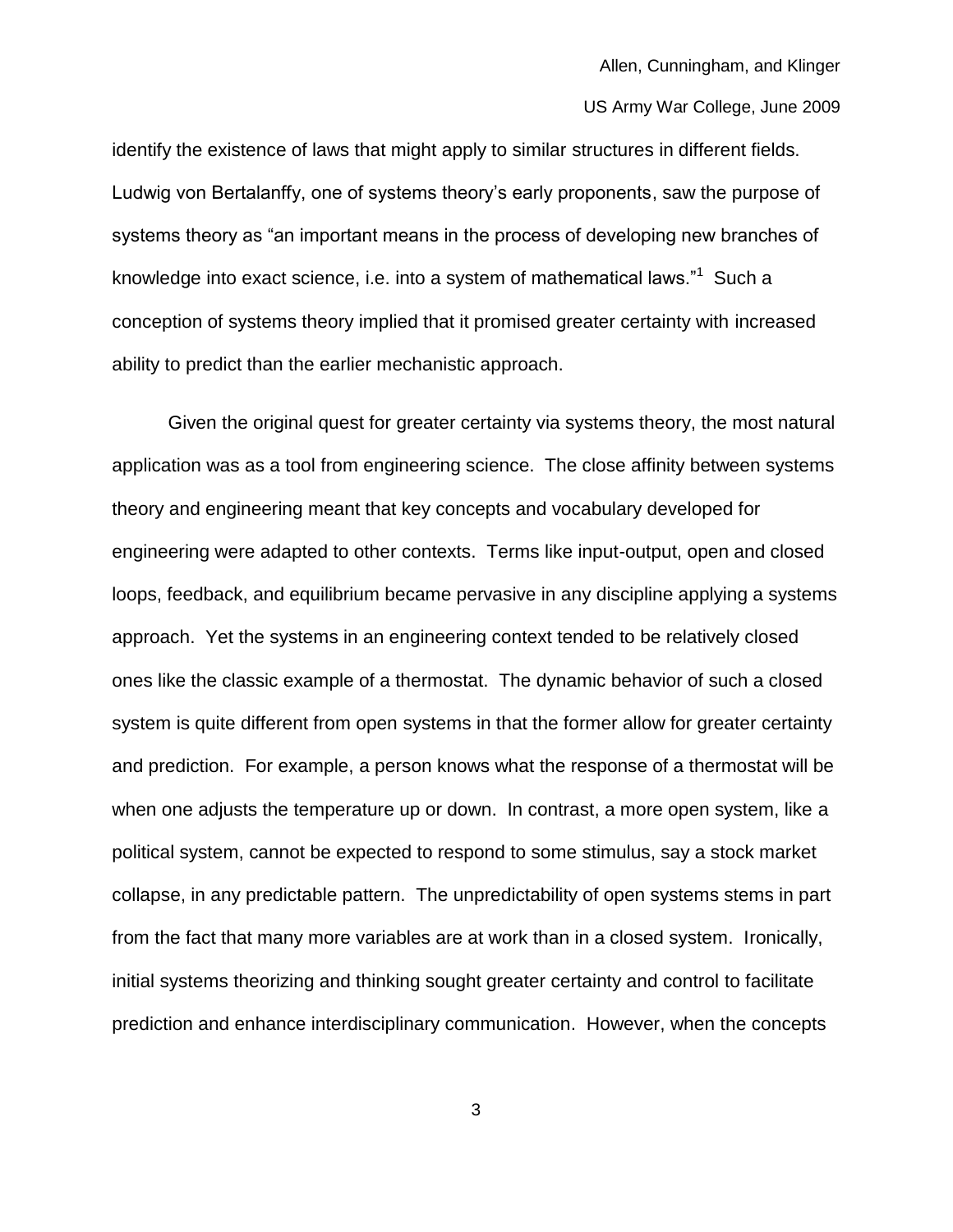were applied to more open systems like organizations or societies, the expected results did not materialize.

What then are the aspects of a systems approach that are most helpful for strategic thinking? Systems thinking applied to the kinds of open systems that strategic thinkers deal with provides a caution against the hazards of simple linear cause and effect reasoning. A starting point for appreciating differences between systems thinking and linear thinking lies with the definition of "system." A system is a set of units (or elements) that are interconnected in such a way that changes in some elements produce changes in other parts of the system. And, the changes induced in other elements will not necessarily be proportional to the initial change. This disproportion between input and output is captured nicely in the aphorism, "the straw that broke the camel's back.‖ In the realm of economics the disproportion between input and output is also captured in the law of diminishing returns where, at a particular crossover point, returns will decline despite increased input. In addition, the system as a whole exhibits properties or behaviors that are different from its individual parts. Following from the definition of system, two key characteristics are especially useful for strategic thinkers: interaction and interconnections.

The remainder of this essay will move from our rather abstract discussion in the introduction to illustrate the application of systems thinking to three concrete areas of interest for strategic thinkers: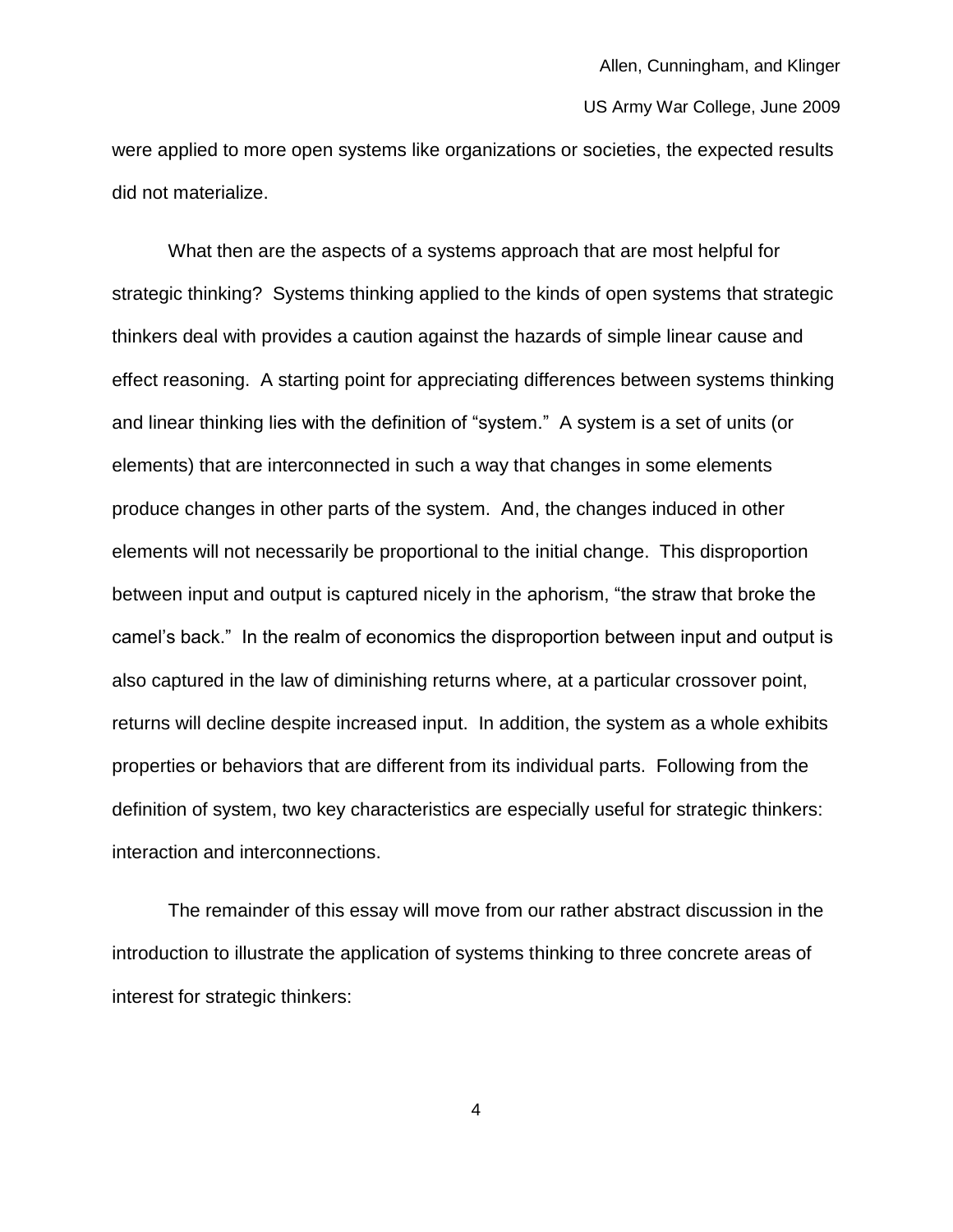1. Organizational management which initially conceived of organizations as closed systems but gradually came to view them as open systems dominated by interactions and interdependencies.

2. International politics which is perhaps the most open of all open systems and the environment where strategic thinkers operate.

3. Contemporary joint doctrine as it applies a systems approach to campaign analysis and design.

### Systems Thinking and Organizational Leadership

As we think of an organization, we tend to look at its structure as a wiring diagram that depicts departments and functions in the form of a bureaucracy hierarchical and well defined. Military organizations, in particular, have a long history of such structure and processes. Gareth Morgan captured this "Image of Organization" as a machine metaphor.<sup>2</sup> The organization is viewed as a closed system with inputs, internal processes, and outcomes. Each part of the organization fits together by design so the smoother and more standardized the operation; the more efficient is its production. One familiar mental image may be of Henry Ford's assembly line to build the Model T automobile. People and equipment operated in a prescribed and routinized process to provide consistent quality for mass production.

The view of organizations as closed system was supported by the scientific management concepts of Frederick Taylor who sought to reduce all production into component processes, define key activities, minimize variations, and then manage the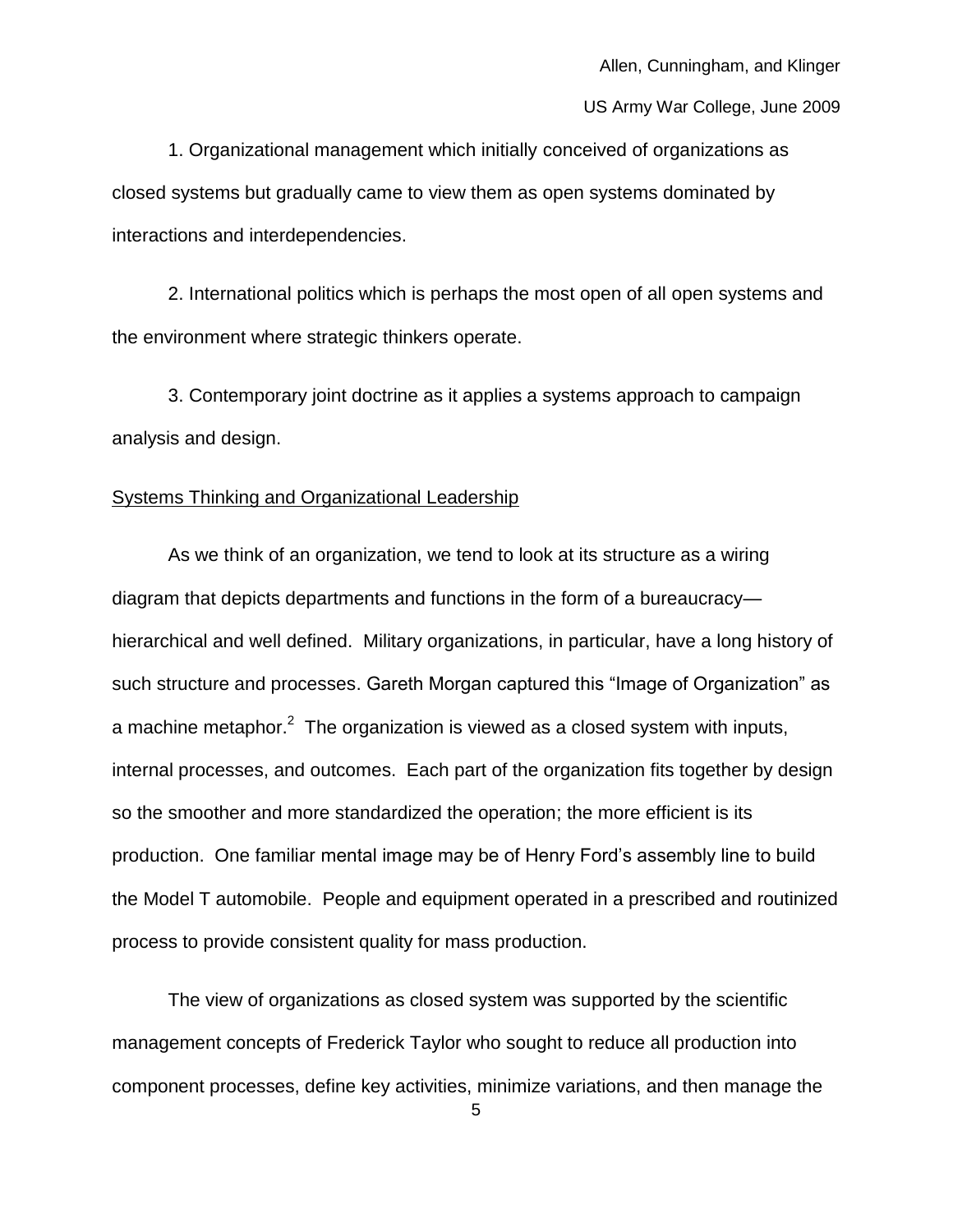performance of workers with precision. This scientific approach saw direct cause and effect relationships in what happened on factory shop floors. The role of leaders in general, and strategic leaders in particular, was to remove any fluctuation in the external environment to allow for the predictability of both inputs and outputs. As such, strategic leaders designed internal systems that demanded greatest efficiencies from workers, acquired resources for production, and either captured or developed demand for the products in the population. In other words, strategic leaders were the only "thinkers" in the organization – most other direct-level roles in such a system were intended to only be "doers."

As one would expect, this "machine" metaphor, while potentially effective in a stable, predictable environment, had some drawbacks. Imagine the consternation when experiments undertaken at Western Electric's Chicago Hawthorne Works to determine the increase in worker performance based on the amount of light demonstrated there was no appreciable difference. $^3$  It turned out that the presumed causal relationship (better lighting leads to better performance) was not supported since the workers performance improved simply because they were the object of study and employees felt that management cared about their well-being.

The emergence of larger and more complex organizations led to the discipline of systems analysis and the rise of Operations Research and Systems Analysis (ORSA). The ORSA-types sought to identify all key parameters of (closed) production systems by observation, measurement, and analysis. Analysts then developed mathematical models and simulations to determine the "optimal" design of systems and processes.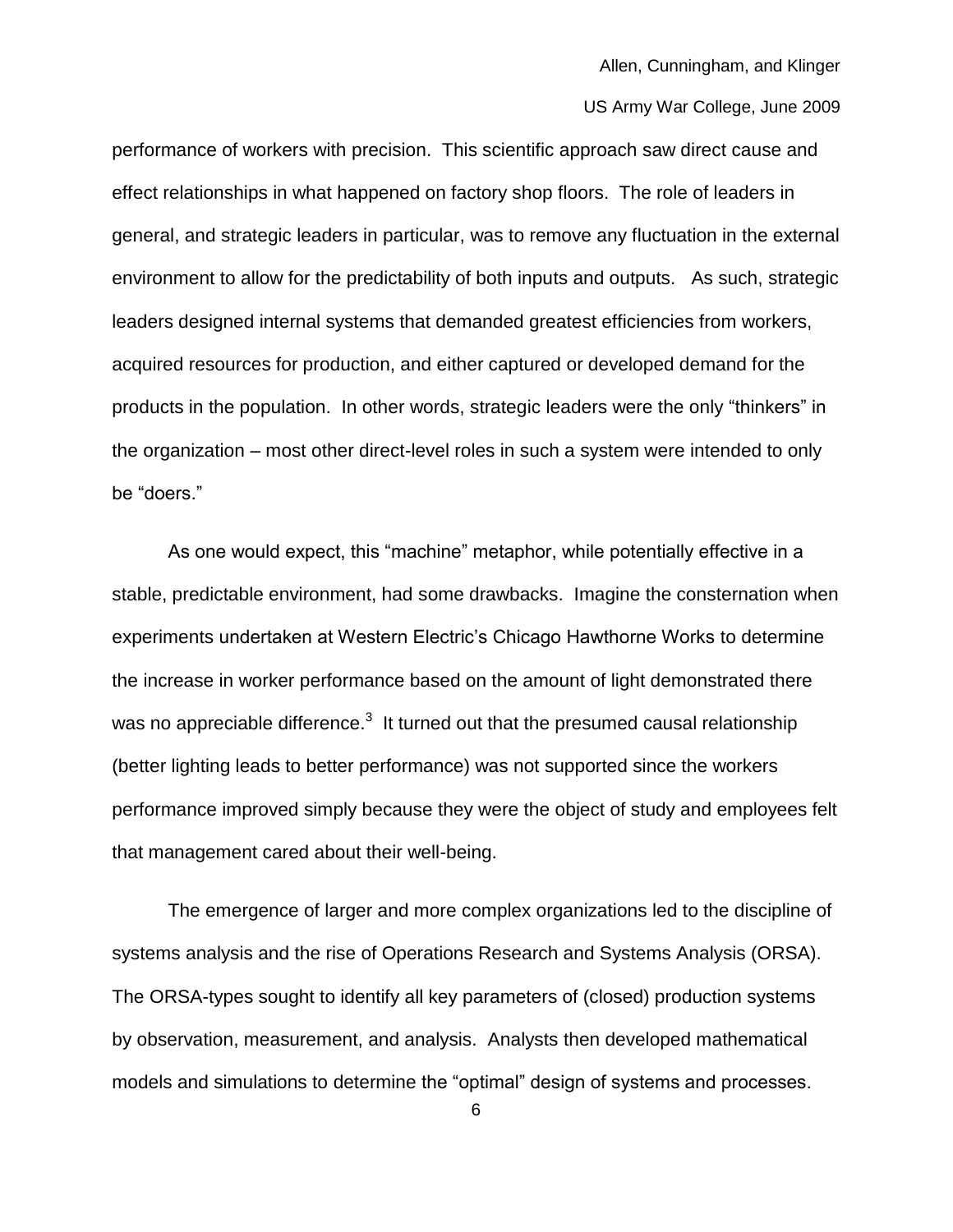This approach attained prominence in military circles with the whiz kids of Secretary of Defense Robert McNamara in the 1960's. In the 1980's, the emphasis on system analysis led to systems engineering with the focus on design and control.<sup>4</sup> Army officers will remember the emergence of Battlefield Operating Systems (BOS) and System of Systems Analysis (SoSA) as the Army tried to quantify combat operations in the era of Air-Land Battle. The methodology for systems analysis was to observe potentially critical events, collect data to reveal trends, establish causal relationships, and then seek to design systems with control mechanisms to attain optimal performance. Attempts to quantify large-scale combat operations to reduce the fog and friction of war led to a false sense of certainty. Who would have predicted the 100-hour War of Operation Desert Storm or the limitations of Shock and Awe after six years of Operation Iraqi Freedom?

Organization theorist and systems thinking pioneer, Professor Russell Ackoff presented another perspective of organizations as human enterprises with people as integral components and organizations as part of open systems. His approach of ―systems thinking‖ challenged the purely scientific approach by examining social, cultural, and psychological aspects of people in organizations. The focus on the scientific reductionism of processes by managers resulted in them doing things "right" within well-defined structures. Ackoff offered that systems thinking was required by leaders to determine what were the "right" things to do for organizations. The holistic view of organizations coincided with the acceptance that an organization was more than the sum of its parts. As part of an open system, there are organizational interactions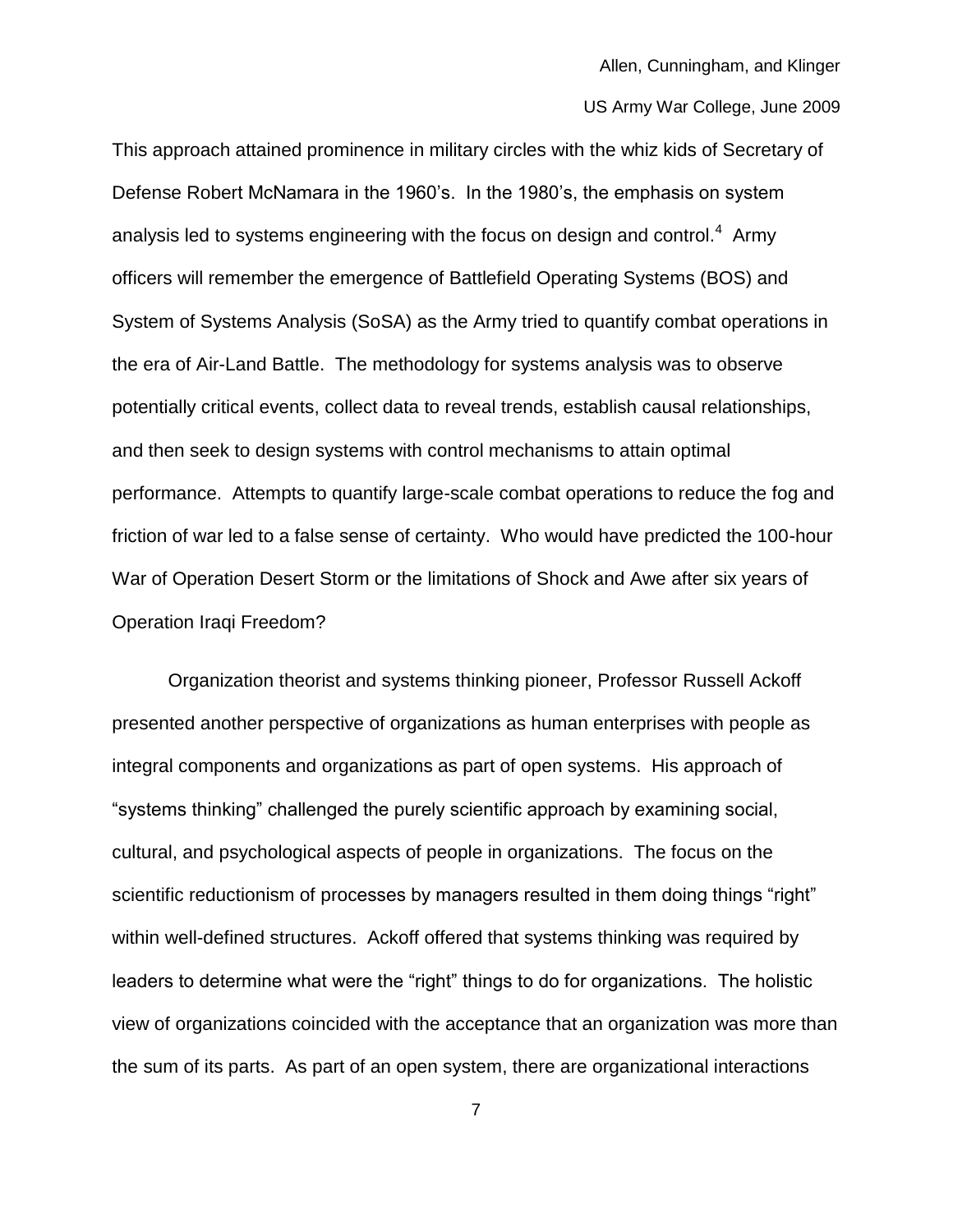with the external environment that are beyond the control of management as well as internal feedback mechanisms that indirectly influence operations in unforeseen ways. As we talk about systems thinking, the terms dynamic, non-linear, second and thirdorder effects, and unintended consequences are used to describe actions within organizations. The desire to have a "well-oiled machine with clock-like precision" does not mirror the reality of organizations. There were other intangibles that defy quantification—e.g., affect, motivation, cohesion, organizational climate and culture, and leadership—which either support or detract from organizational performance. Here, Morgan suggested two other metaphors of organizations respectively as an organism or a brain to denote a system that interacts with its environment and one that adapts and learns.

The treatment of an organization as an entity that actually "learns" was uniquely introduced by Peter Senge and captured in his book, The Fifth Discipline.<sup>5</sup> He noted that something was missing in our understanding of organizations as systems when:

>75% of re-engineering efforts fail to achieve targeted improvements in performance.

Many initiatives to reduce cost in one part of a system result in increased cost elsewhere.

The vast majority of restructuring efforts fail to achieve intended synergies and generate unintended consequences.

Large-scale projects tend to overrun schedule, budget or both.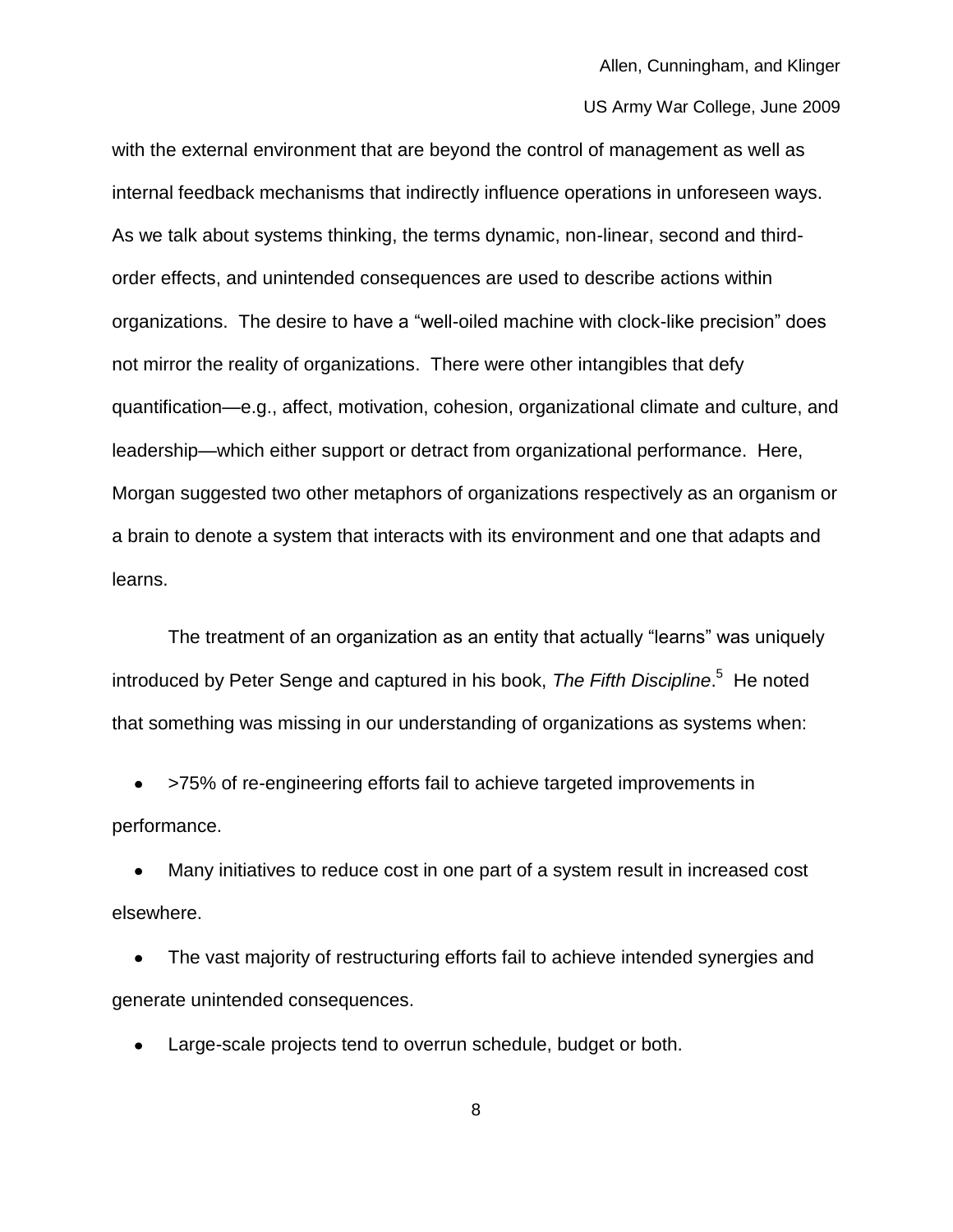Metrics result in more reports and administrative burdens but shed little light on the levers that can be pulled to meet targets.

Senge offered a view of organizations as social activities that perform best when all members are able to contribute to achieve their goals. While some have called this empowerment, systems thinking is the critical competency within an organization that develops the synergy of the other four disciplines.<sup>6</sup> Systems thinking provides a framework for understanding and explaining organizational processes and how they perform over time. The use of system thinking models helps members to understand complex problems; to develop shared team understanding while suggesting ways to leverage complex problems; and to identify and test solutions. Senge's 11 Laws may seem trite but ring true as we examine our experiences in organizations. The first law, ―Today's problems come from yesterday's solution,‖ illustrates not only the need to see the bigger picture over time but also helps us realize our attempts to solve one problem may have the unintended consequences that lead to future challenges.<sup>7</sup> The eighth law, "Small changes can produce big results-but the areas of highest leverage are often the least obvious," highlights the uncertainty in establishing causality and predicting the magnitude of change within a system. $^8$  This should cause us to look for solutions in unexpected places.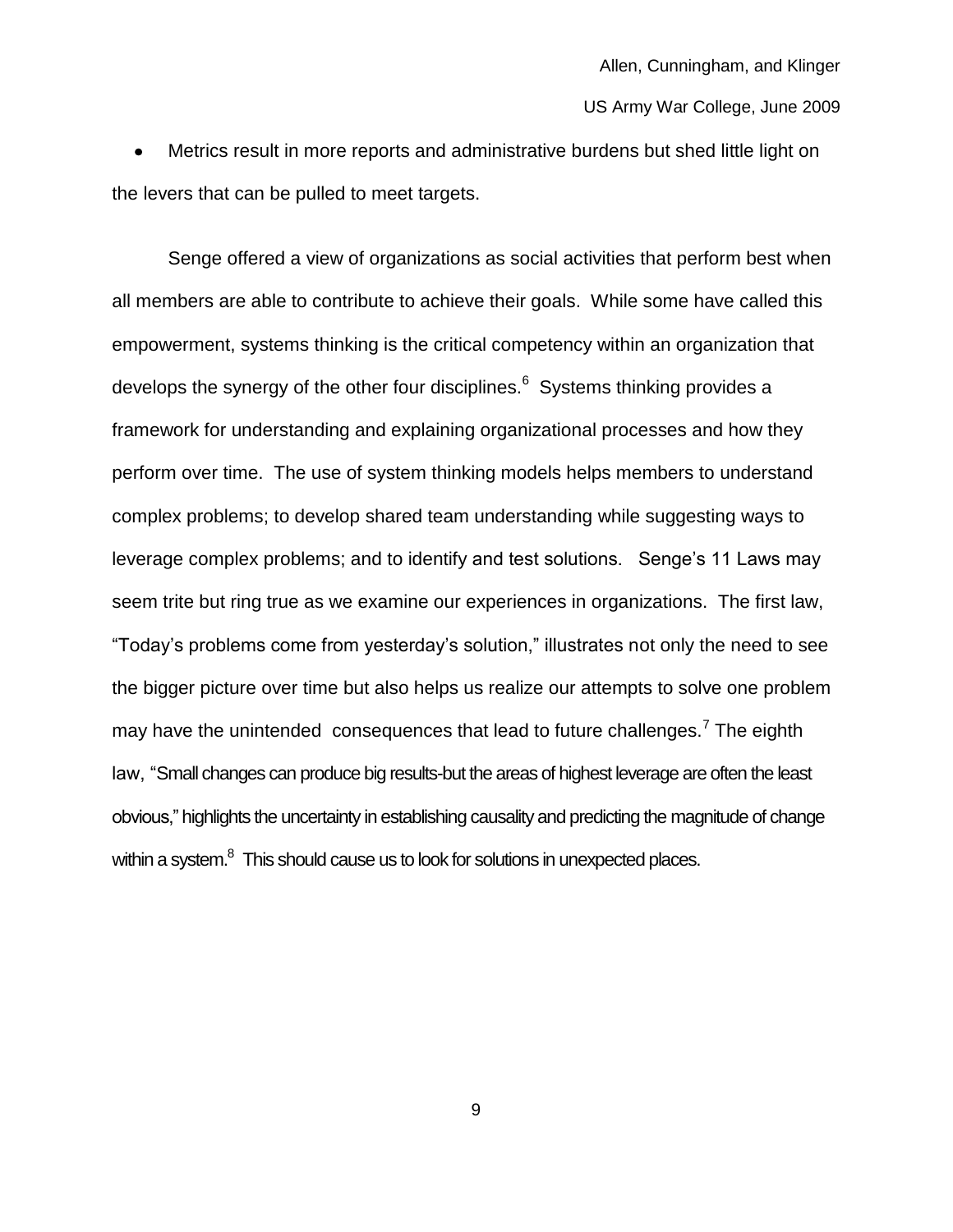

Figure 1. The Army Organizational Life Cycle Model

Senge's insights apply to the Department of Defense and its Armed Services which are undeniably large, complex organizations composed of systems within systems. A review of any DOD organizational chart will illustrate the functions and assignment of responsibilities to provide a product or service in the pursuit of National Defense. Figure 1 Army Organizational Life Cycle Model (AOLCM) depicts the linkage of systems for acquiring, developing, employing and then retiring resources. A vivid example is personnel—the Army recruits, trains, and educates people, then assigns them to perform missions until they are eventually released from service. Some may naively believe that such a personnel system is a simple linear process, but in truth, it is inherently complex. Consider the complexity of the career of a typical US Army War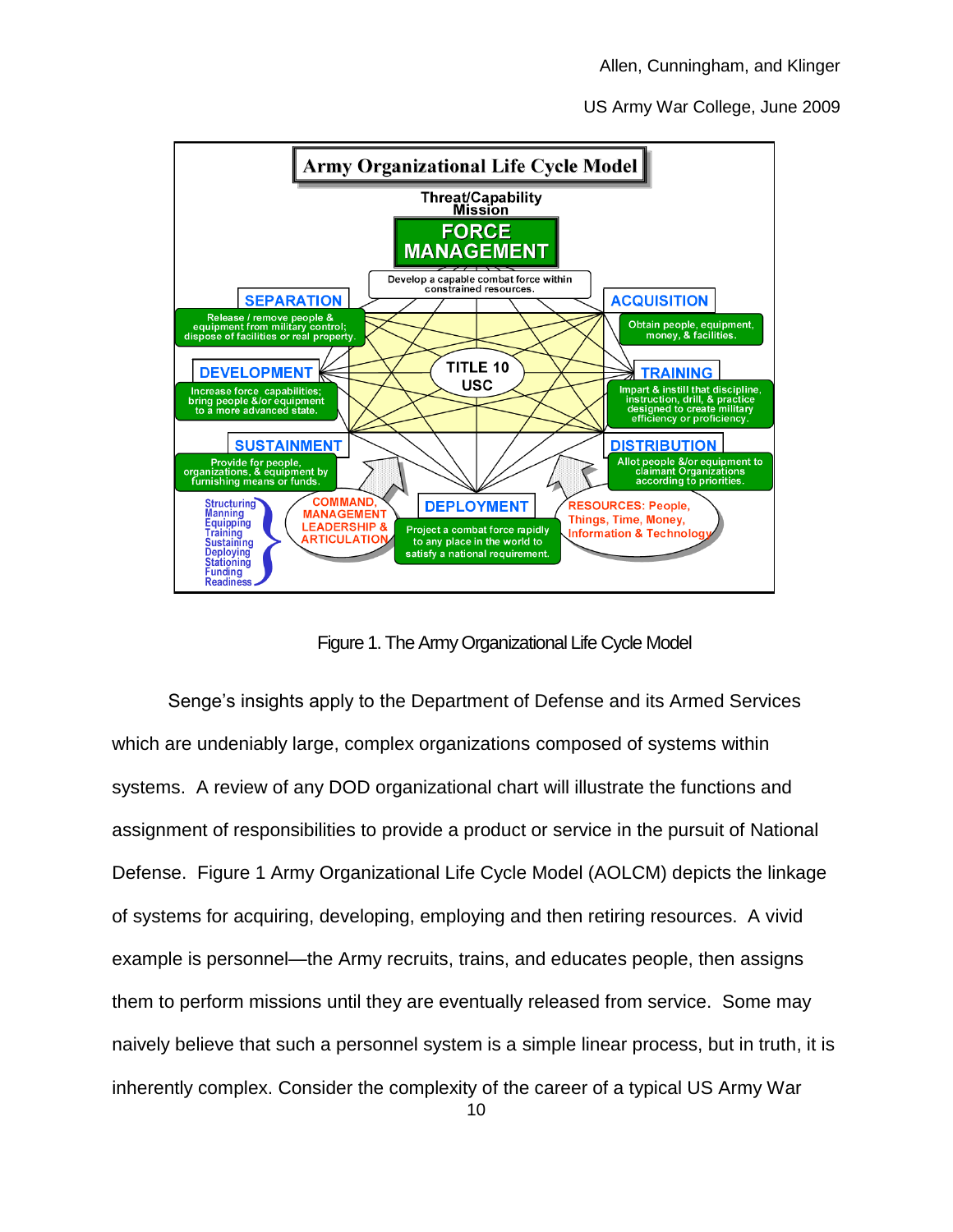College Army student. Their 18-plus years- of service are characterized by 4-5 promotions, 2-3 deployments, 10-12 jobs at 5-6 different locations, 4-5 formal educational opportunities, and 8-9 moves for the Soldier and family. The personnel system is interdependent with systems for compensation, promotion, healthcare and family support. The personnel system is also influenced by operational concepts to determine the types of people needed to man weapons systems and equipment to fight according to Army doctrine. There are series of interactions that have second and third order effects as well as unintended consequences. Hence, any decision on military personnel should consider its relation to other functions.

The U.S. Army realizes that simple linear depictions do not validate cause and effect relations and looks for intervening variables and interactions between the variables. For example, Army recruiters may have believed that a simple appeal to patriotism of an American citizen in the wake of 9-11 would result in a successful enlistment. Yet experience suggests an economic component (search for employment), a social component (role of influencers), and legal component (need for waivers) are all factors that affect the success of recruiting efforts. By solving the problem of meeting annual recruiting goals, the Army found that an increased number of enlistees had gang affiliations. Enlistees with those waivers, however, were promoted earlier to sergeant, reenlisted at higher rates, and received more medals for valor. $9$  The latter was an unexpected benefit.

Another contemporary example *of unintended consequences* is illustrated by the application of the Army Force Generation (ARFORGEN) in support of global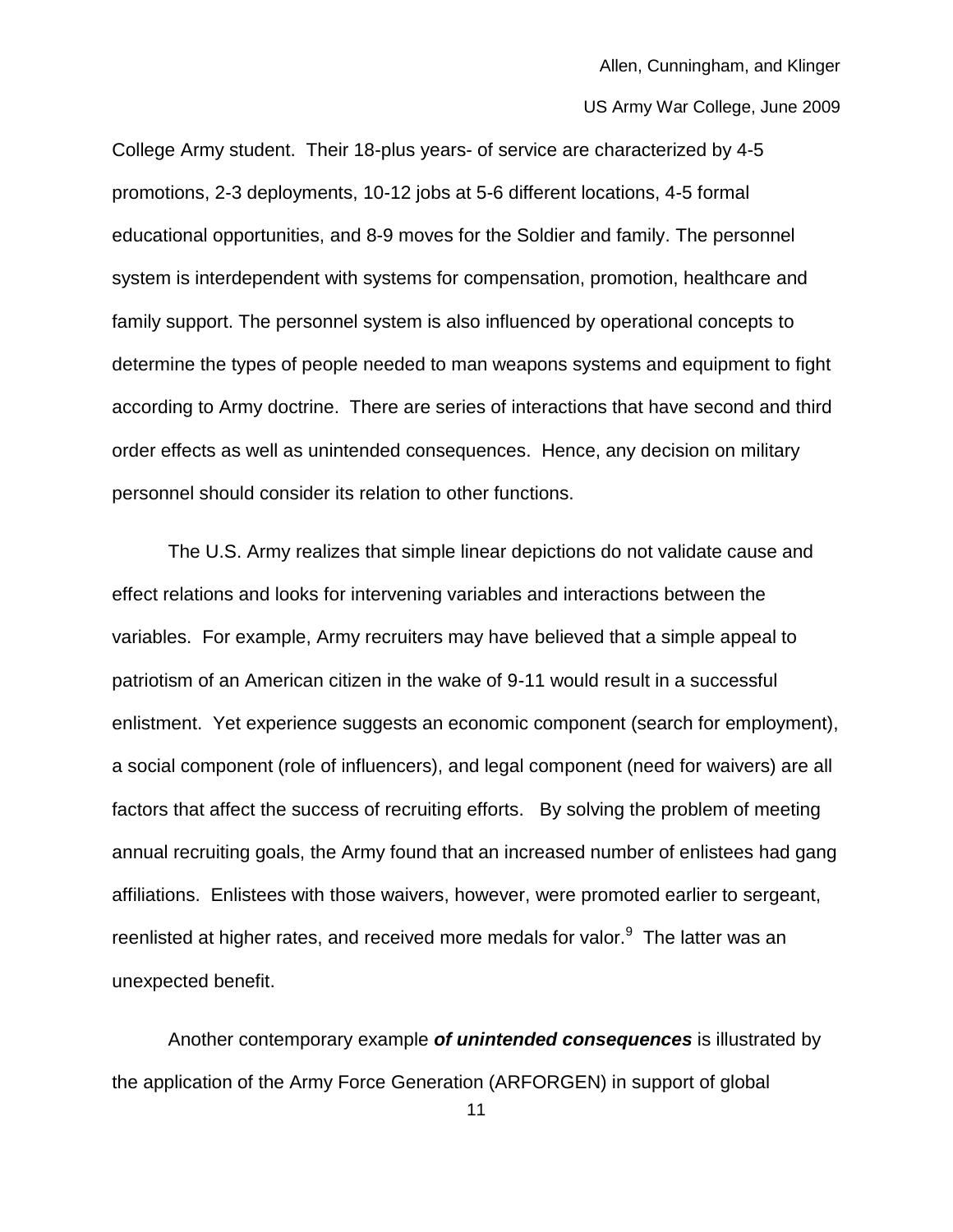operations. With the planned drawdown of US Forces in Iraq and the revised strategy in Afghanistan, some unprogrammed units were accelerated in the deployment cycle. The preponderance of the Brigade Combat Teams and supporting units will be from I Corps and Fort Lewis Washington. Fort Lewis is also home to the ROTC Summer Camp, Warrior Forge, and relies heavily on locally based units for support. To meet the requirement, other units across the US were tasked for the ROTC mission. Imagine the surprise when the Army Chief of Staff was approached by a spouse who complained that her Solider was spending 45 days of his Dwell time at Fort Lewis as cadre for Warrior Forge. Interconnectedness and unintended consequences abound in the most mundane decisions within large and complex organizations.

## Systems Thinking and International Politics

As noted in the introduction, the mechanistic metaphor that tended to characterize systems thinking was drawn from engineering. Such a conceptualization is more problematic when applied to more open political and social systems. International politics provides a case of the most open of all the social systems and two system characteristics are especially important for the strategist to keep in mind when formulating strategy against the backdrop of the international system: interconnections and interaction. These two characteristics generate some basic rules of thumb for understanding the dynamics of international politics. Let us examine the implication of each characteristic in turn.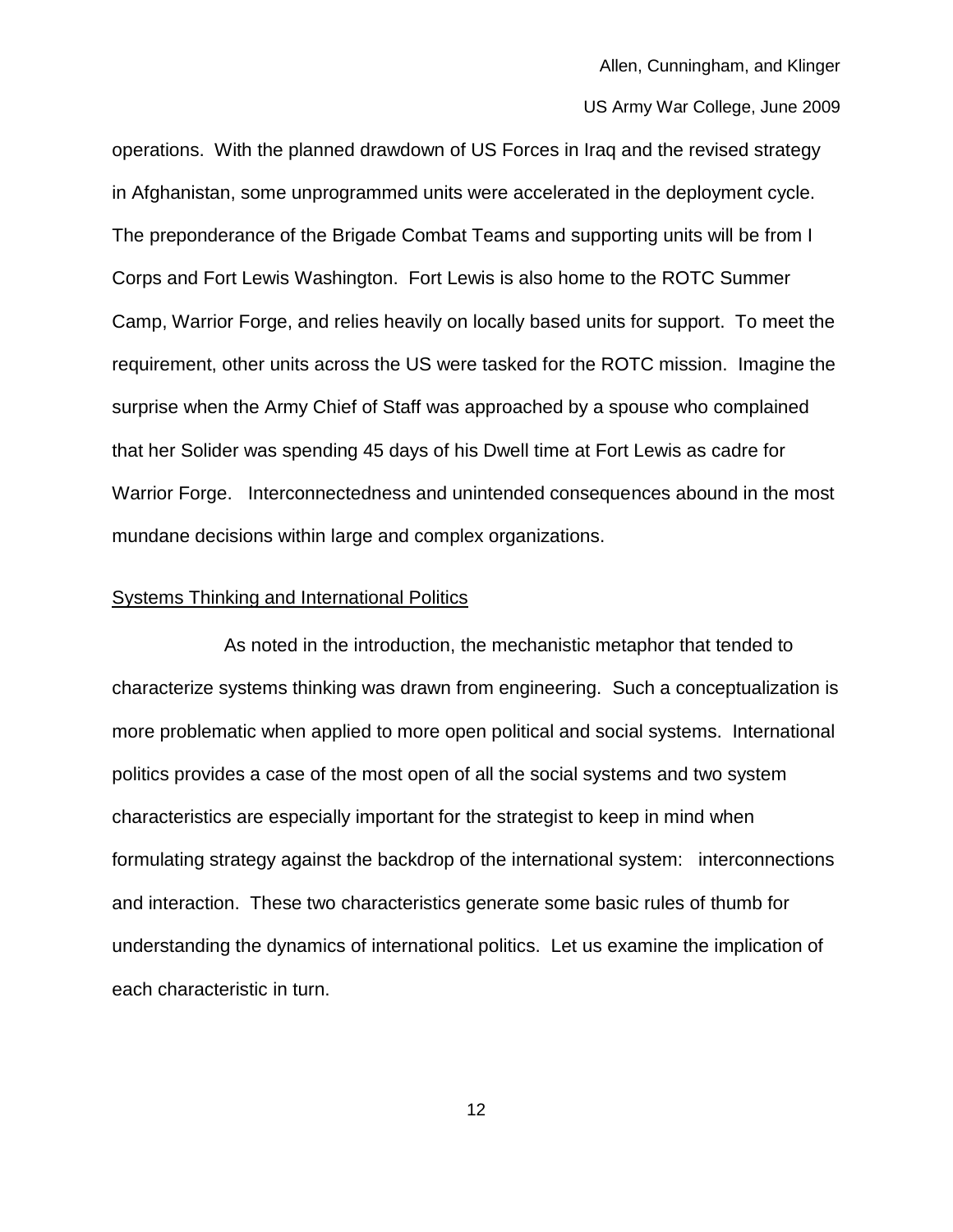The interconnection among the elements (states) of the international system creates a structure that has greater causal impact than the internal characteristics of the units. In other words, the causal effect of structure is one reason that very different kinds of states behave in a similar manner. For instance, the Cold War rivalry between the US and the USSR resembled the rivalry between the ancient Greek city states of Athens and Sparta. A related corollary suggests that the common sense (or linear) thinking that explains state behavior in terms of state preference and power will often be misleading. The system's structure--that is where actors are positioned within the system—must also be considered when explaining particular outcomes. Thus, the peace in Western Europe after the two bloody wars of the twentieth century was generated by the particular structure of the international system and not the internal character of the individual states.<sup>10</sup>

Interconnections are also the reason for the truism that many outcomes in international politics will be unintended. As Robert Jervis observes: "When the interconnections are dense, it may be difficult to trace the impact of any change even after the fact, let alone predict it ahead of time, making the system complex and hard to control."<sup>11</sup> Diplomats and statesmen will find it difficult to know what their actions will cause and at a minimum can be sure that actions will lead to wide ranging effects. From a practical standpoint this means that no matter how well targeted actions are; they will have multiple effects. The effects of interconnections in the international system may even be more pronounced in the current era of globalization making it ever more difficult for statesmen to calibrate their actions to the desired effect.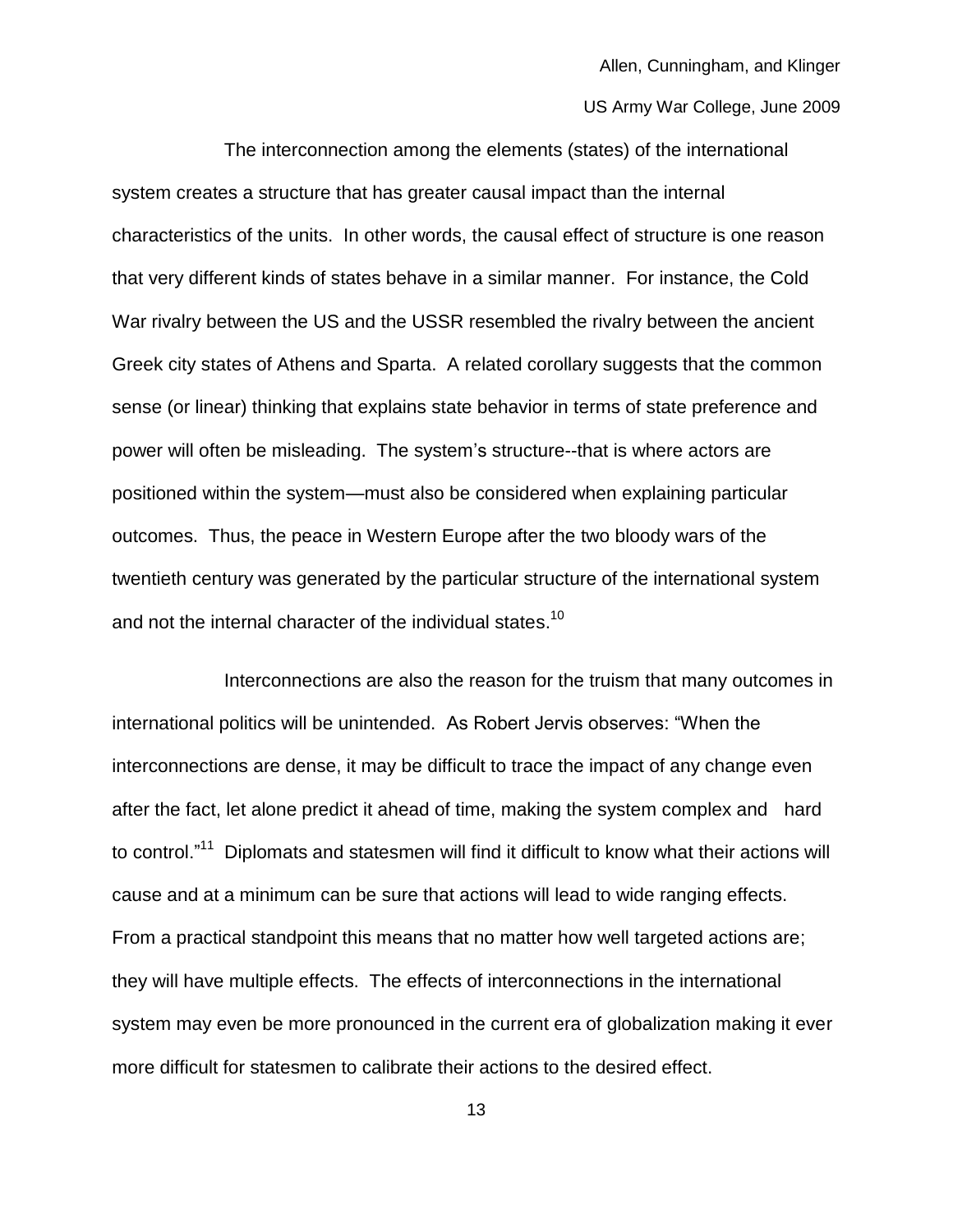The Japanese decision in 1940 to form an alliance with Nazi Germany illustrates just how interconnections can subvert the intentions of a state. The Japanese apparently believed the alliance would add the power of Germany to its cause thereby deterring the U.S. from opposing Japan's occupation of China. In a world of only linear effects, the Japanese reasoned that the greater input in the form of greater power would dissuade the United States. However, the interconnections generated by systems effects led the U.S. to see Japan as linked to the state that was a serious menace to Europe whose security was a higher priority to the United States. So for the U.S., Japan's actions magnified the threat that it presented and had the opposite effect from what Japan had intended.

A third impact that system interconnections have in international politics is that the behavior of a state can alter the environment in such a way that actions or policies that worked once will not work a second time. Statesmen that assume a past successful action can be taken again with the same impact are likely to be surprised. A good example, also drawn from World War II, that illustrates this dynamic is Hitler's assumption that because Britain and France backed down over Czechoslovakia to sign the Munich agreement they would also not respond when Germany attacked Poland. But Hitler's actions had changed the environment and with it British and French calculations about the nature of the threat he posed. Often the error in trying to utilize a successful policy again is the unstated assumption that *other things being equal* the outcome will be the same. However, in complex and open systems other things are rarely equal which is why applying historical analogies can be so problematic. (See the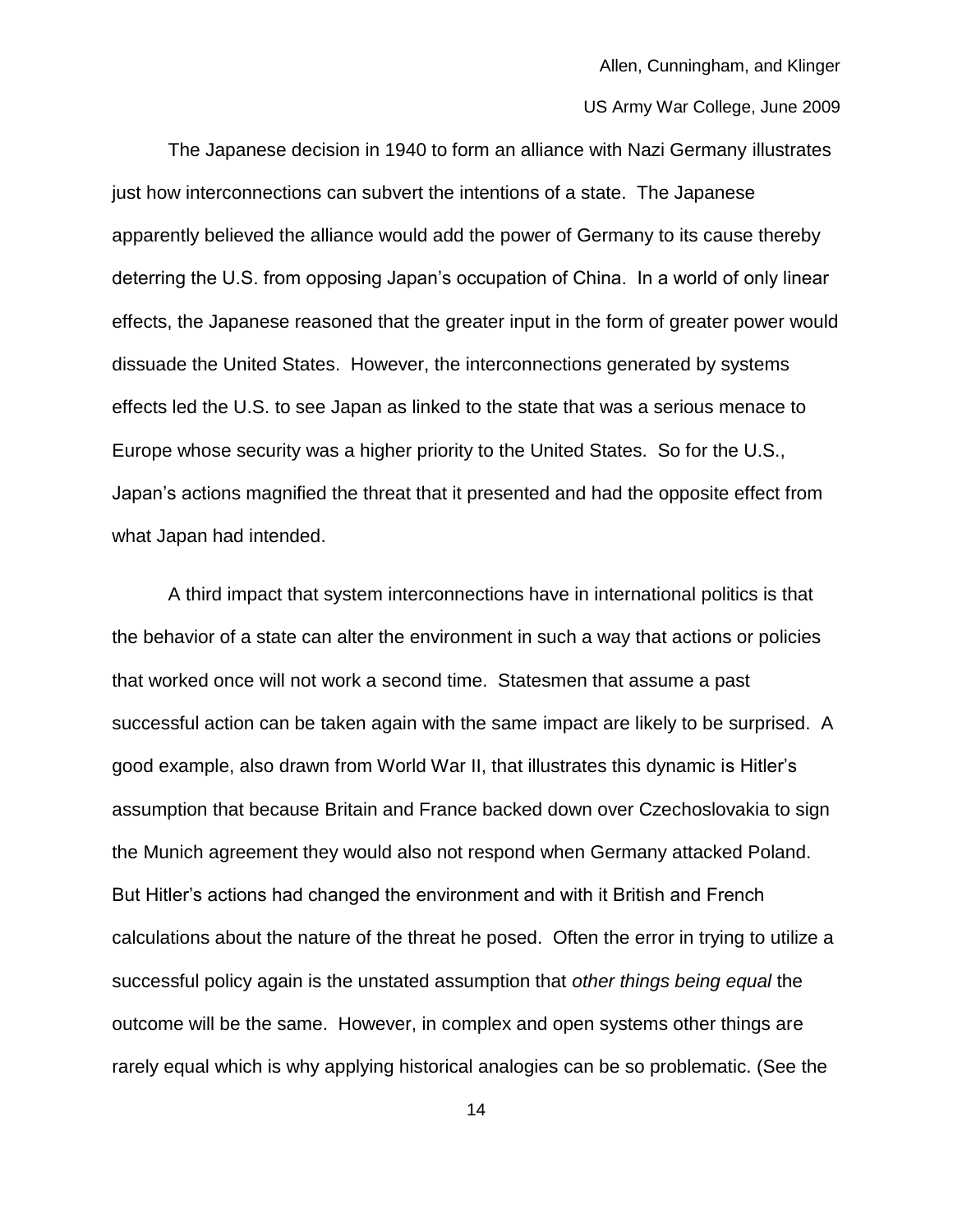lesson on the uses of history for greater examination of problems associated with such analogies.)

The second characteristic of systems that have a great impact in international politics involves interactions. The fact that no state action can take place in a vacuum but rather prompts responses from other states means that it is here that "feedback" (both negative and positive) comes into play. It is a well-known observation of military planners that any plan must consider the fact that the enemy gets a vote. This observation is recognition of the importance of interactions and feedback within a system. The fate of any state's policy or strategy depends on those adopted by others. This factor is one reason that state's often start wars that they end up losing.

The impact of interactions and an associated negative feedback is central to the underlying dynamic in international relations known as the security dilemma. The dilemma stems from the fact that states tend to seek to maximize their power by increasing the resources devoted to their security. By doing so, states are able to threaten others who are likely to respond with efforts to neutralize or counterbalance the effort of the first state. The end result is that no state is more secure than when the process began and the first state was unable to maximize its power as intended. Similarly, the balance of power illustrates the negative feedback found in international politics and states can be expected to balance against any state that might threaten their security so that any move that could bring a state great competitive advantage can be expected to generate opposition from others. The North Korean attack on the south in 1950 can be looked at this way. That attack was sanctioned by both the USSR and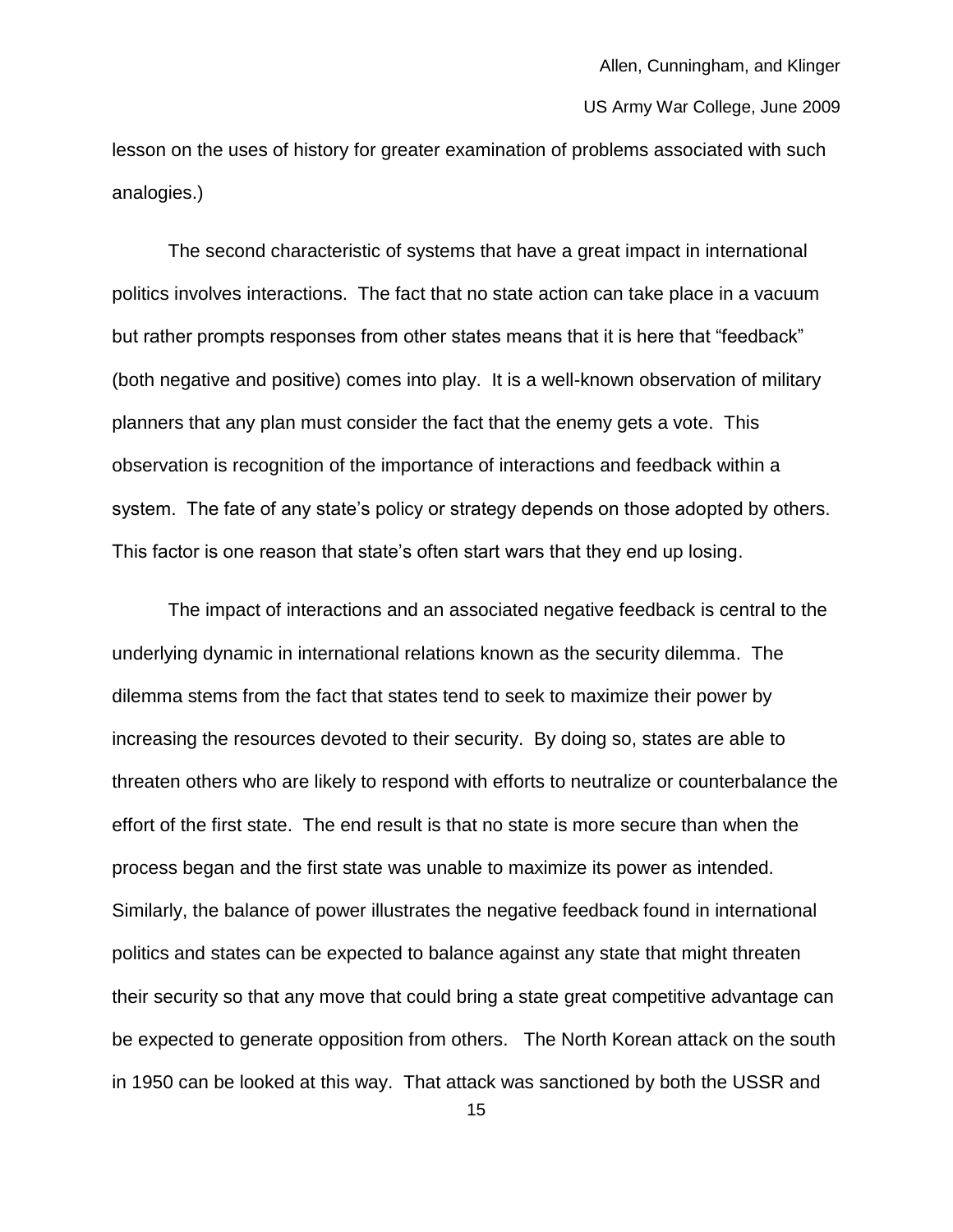the PRC on the assumption that the North Korean advance would strengthen their position in Northeast Asia against the US and Japan. However, the attack had the opposite effect because it led the United States to triple its defense budget, conclude defense treaties around the globe and transform NATO into a functioning military organization.

Another classic example of feedback, this time of the positive type, in international politics can be found in the domino theory. The domino theory holds that even small defeats for a state can produce a positive feedback because its adversaries and allies will infer that it is weak and likely to retreat in the event of a challenge. Positive feedback in this case can lead to the cascading of challenge-retreat and challenge and retreat.

Given the impact that the interconnection and interaction characteristics of systems have on international politics, how can strategic thinkers and statesmen best address these effects? One way to take into account system generated interconnections is to pursue dual policies. One variant of a dual policy is the classic one of offering carrots and sticks to another state. Another variation of dual policies involves the recognition that a policy towards one state might have an impact on a third state. Thus, when the first President Bush decided to sell F-16s to Taiwan, a move likely to threaten the PRC, he also waived restrictions on the export of several high technology projects to mainland China.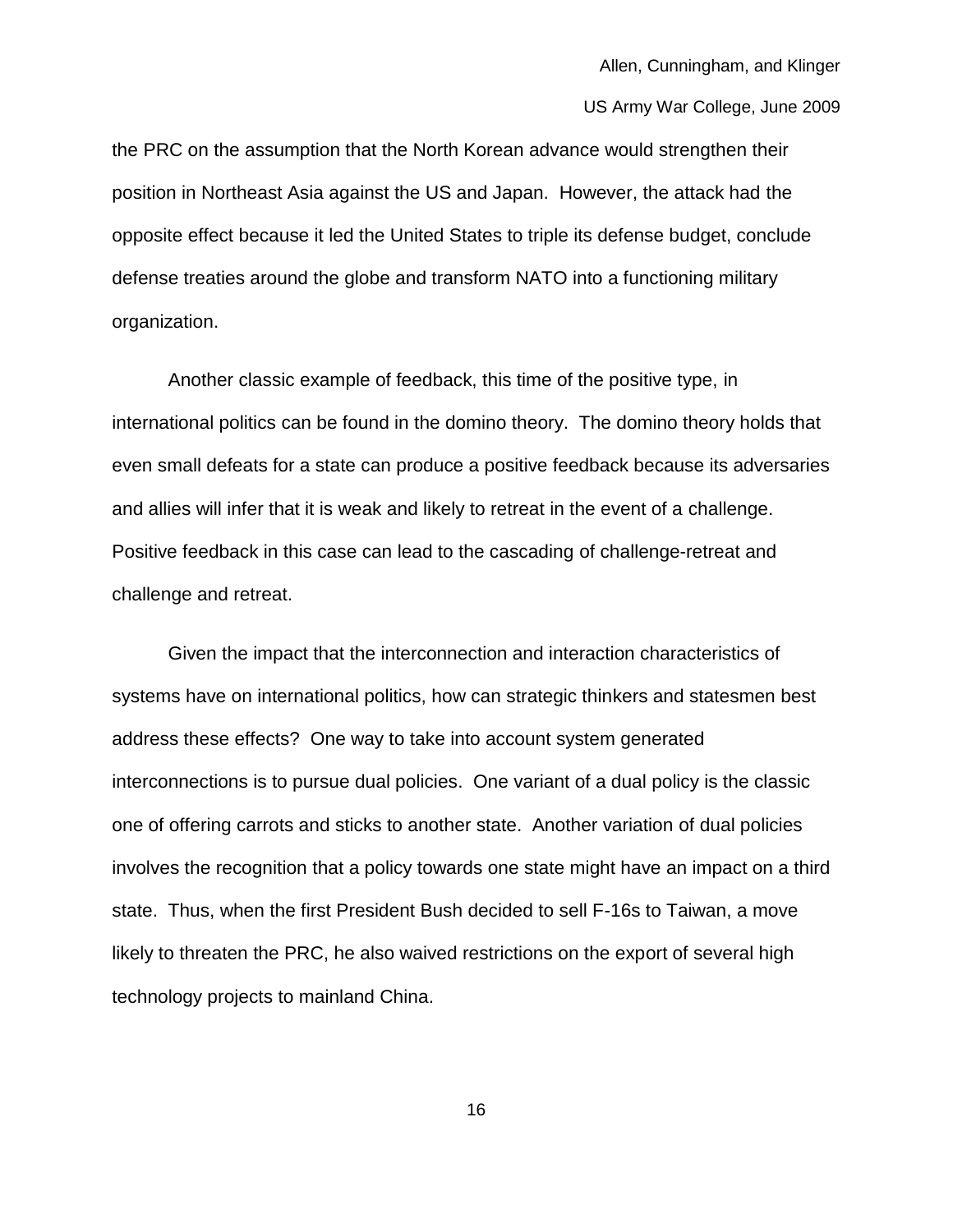A second way of coping with system effects is for actors to pursue an indirect approach to their objective. Indirect approaches in diplomacy are difficult and at times may seem counterintuitive. For example, one way that Germany convinced the French to allow British entrance into the common market was to put forward policies that both Britain and France opposed. This approach changes the incentive to actors as one means of moving them in a direction they might not otherwise go. The indirect approach to diplomacy is especially difficult for democracies because the approach may appear to be leading the state in a direction opposite of where it wants to go and thereby generate public opposition. In the final analysis, an awareness of the limits to linear reasoning and an understanding that statesmen and strategists are operating in a system, may enable them to compensate for results that would otherwise occur.

### Systems Thinking: Reflections in Current Doctrinal Applications

The final area that illustrates a systems thinking approach is current joint doctrine. A system, as doctrinally defined, is a functionally related group of elements forming a complex whole.<sup>12</sup> Any theater of war may present a complex array of intermixed physical, geographical, psychological, social, political, and economic factors that frustrate attempts to attain certainty of action by determining simple, linear causeand-effect relationships. Accordingly, many military theorists have pragmatically posited that military operations must be approached from a systems perspective. In the ancient world, Xenophon, a contemporary of Plato, described just such a situation when he connected the importance of agriculture to military affairs.<sup>13</sup> In fact, Xenophon recounts Socrates' description of an army as a complex system capable of presenting wicked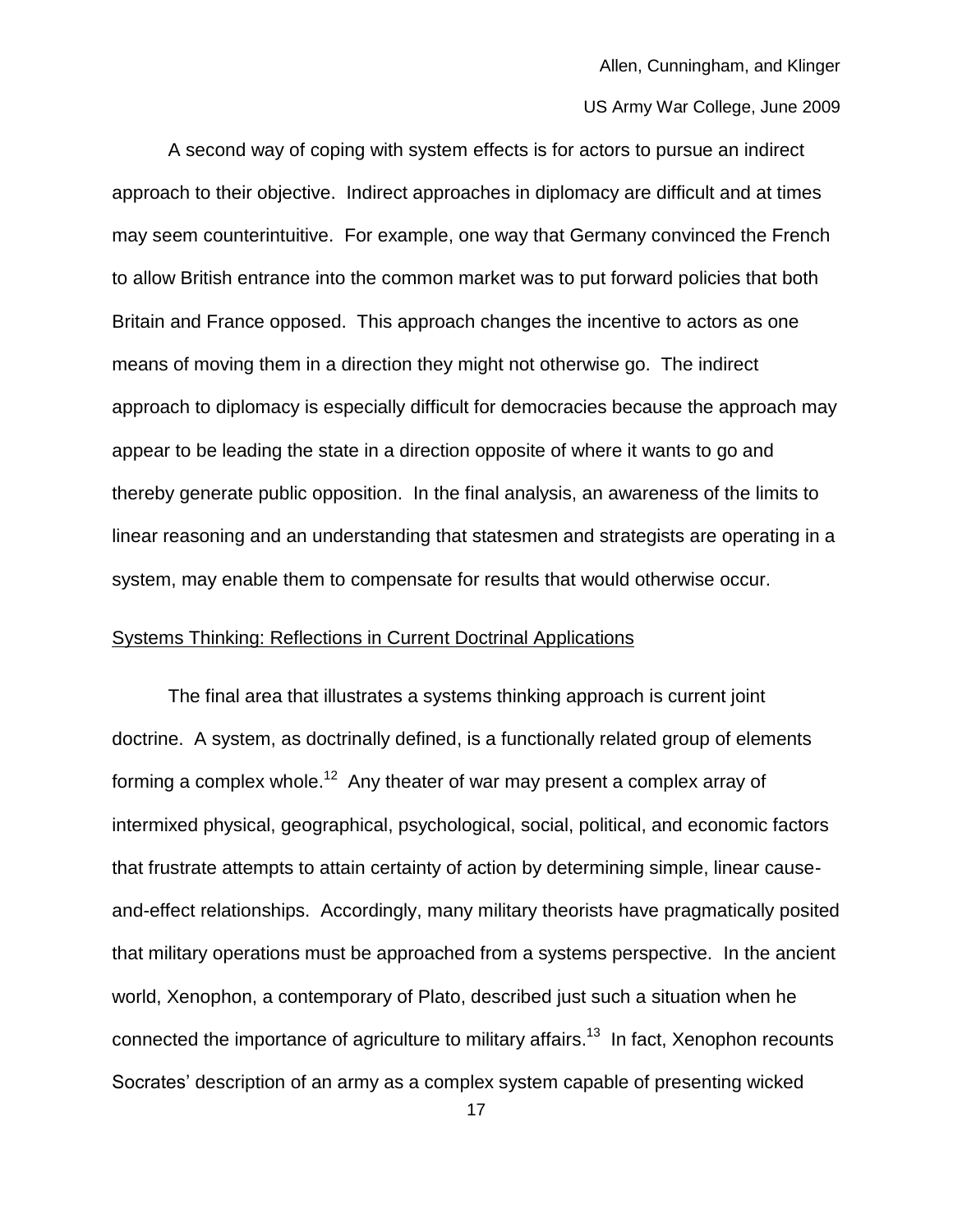challenges, a passage that somehow does not seem all that out of place in 21st century military operations:

When it is in disarray, nothing is more chaotic, it's no problem for the enemy to overcome it, and it's an ignominious sight for those who wish it well and of no use to them at all—it's a jumble of donkeys, hoplites, baggage-carriers, light-armed infantry, cavalry and carts. How can they move like that, when they get in one another's way—walkers impeding runners, runners being frustrated by those who have stopped, carts hindering cavalry, donkeys in the way of carts, baggage-carriers obstructing hoplites? And suppose they need to fight—how could they manage to fight in this state? The contingents who have to withdraw from the advancing enemy are quite capable of trampling the hoplites. $14$ 

Carl von Clausewitz, the influential 19th century Prussian theorist of military affairs, captured the complexities of the battlefield system of systems in two images: *friction* and the *fog of war*. Friction addresses the difficulty of attempting to operate within a system using linear, mechanistic approaches, compounded by the element of risk: "Everything in war is very simple, but the simplest thing is difficult. The difficulties accumulate and end by producing a kind of friction that is inconceivable unless one has experienced war. . . . This tremendous friction, which cannot, as in mechanics, be reduced to a few points, is everywhere in contact with chance, and brings about effects that cannot be measured, just because they are largely due to chance."<sup>15</sup> Fog refers to the uncertainties of system analysis in such a milieu, where the significant links and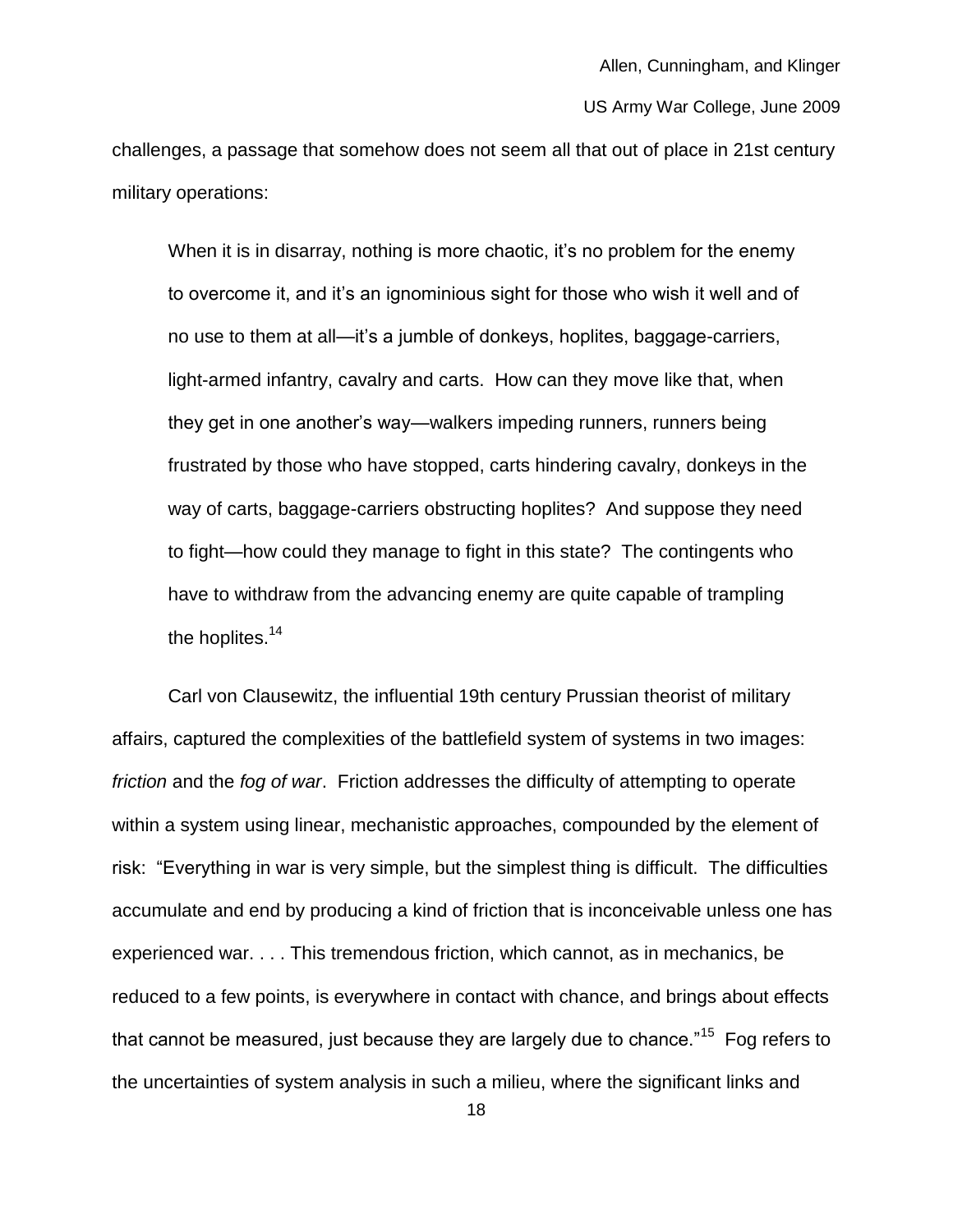nodes are not necessarily visibly connected, and many system attributes are beyond a commander's direct control. Clausewitz observed, "The general unreliability of all information presents a special problem in war: all action takes place, so to speak, in a kind of twilight, which, like fog or moonlight, often tends to make things seem more grotesque than they really are. . . . Given the nature of the subject, we must remind ourselves that it is not possible to construct a model for the art of war that can serve as scaffolding on which the commander can rely for support at any time."<sup>16</sup>

The 21st century, with the globalized and digitally enhanced nature of human enterprises of all sorts, presents particularly compounding structural and interactive complexities, so that commanders must approach operations as a holistic system of subsystems. While technology promises higher degrees of control, precision, and predictability, it simultaneously creates such a density of information that potentially adverse systems interconnections may be obscured. With the proliferation of digital information processing systems on the, modern battlefield, commanders must bear in mind that in systems analysis, more detail does not necessarily lead to greater clarity. Information can instead result in paralyzing clutter if knowledge is not managed and filtered, resulting in a state of *information intoxication*, a situation wherein data proliferates past the point of comprehension. In many ways, information acts like alcohol—a small amount is liberating, too much impairs functioning, and in excess it becomes toxic.

This data density is complicated even more by the temporal factor of adaptive interventions on the part of the many actors, who may be supportive, neutral, or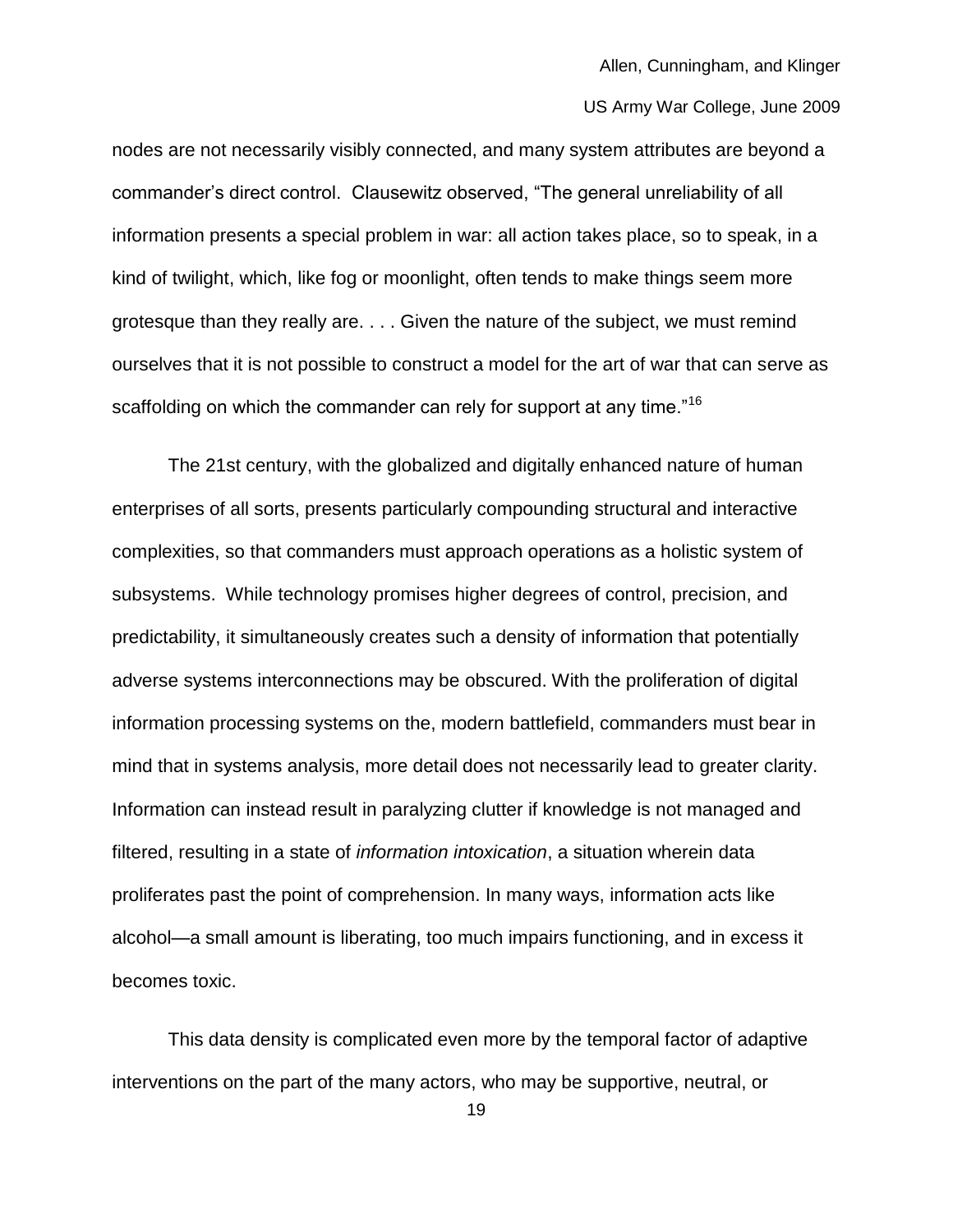adversarial. Such complex adaptive systems "exhibit coherence under change, via conditional action and anticipation, and they do so without central direction."<sup>17</sup> Such an operational environment poses problems that can be variously well-structured, mediumstructured, or ill-structured, thus defying easy discernment and presenting no uniform, definitive way of formulating solutions.<sup>18</sup>

The electronic information age allows for great advances in military affairs, in that collaboration and information sharing can proceed simultaneously at multiple levels. Similarly, the same electronic advances allow for precision guided munitions that increase the lethality of attack. Command and control is enhanced and can be exercised at longer ranges. Still, the old requirements for leadership remain in effect. Discipline, experience, and judgment are more important than ever. The commander must add value or risk defeat.

What has changed is the range of issues facing that commander. An operational or strategic commander can no longer focus on purely military matters within his operational environment and ignore other subsystem or related system elements. Certainly potential adversaries realize this, as it is clear that US military power is an overwhelming factor. If an enemy cannot hope to prevail militarily, that foe is likely to choose another actionable domain within the battlespace in an attempt at successful operations. Instead of a military-to-military confrontation, modern warfare is likely to mean applying all elements of national power (diplomatic, informational, military, and economic) against adversary systems (political, military, economic, social, informational, and infrastructure).<sup>19</sup> The terrorist attack on the World Trade center on September 11,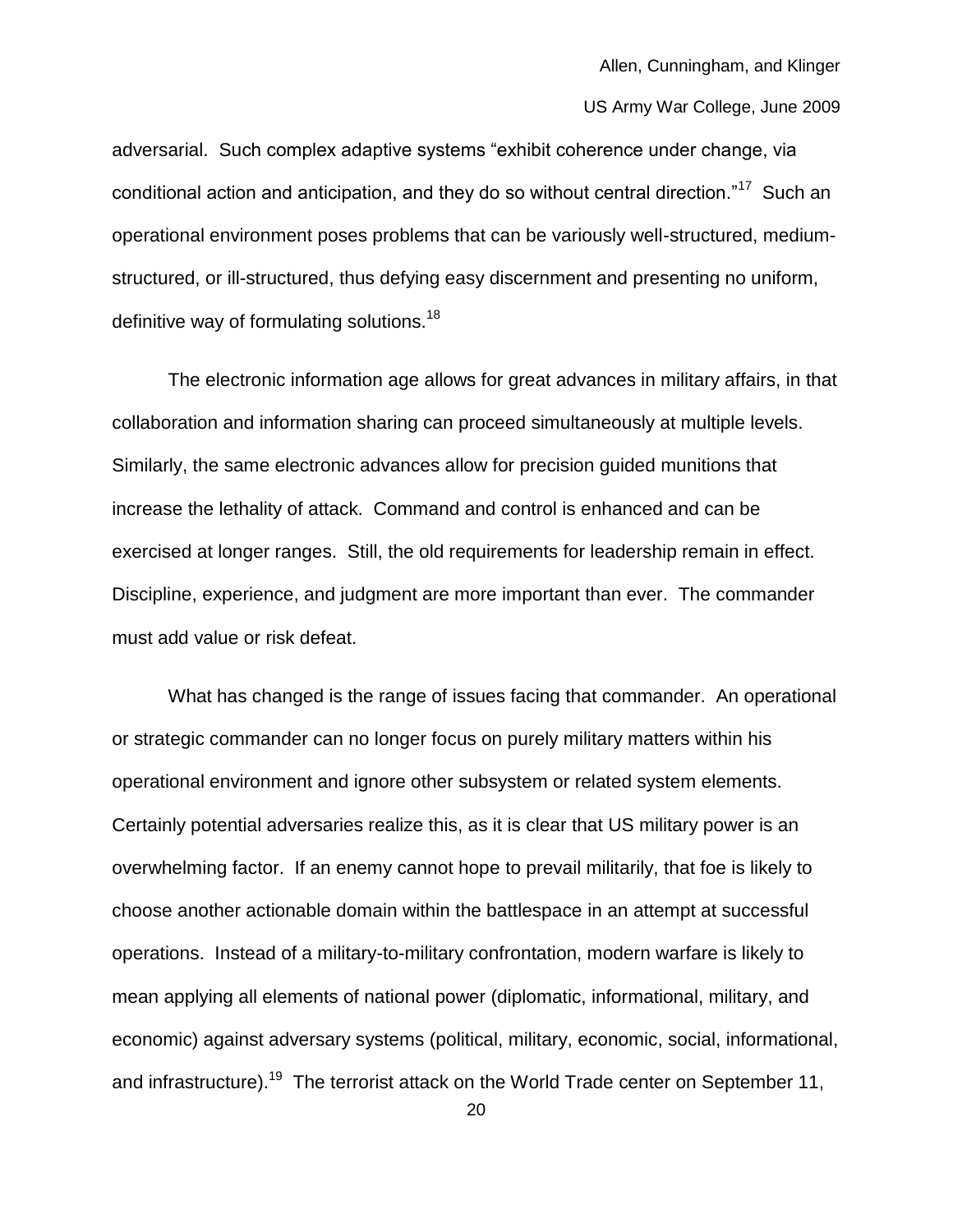2001, using nonmilitary commercial aircraft as a mode of suicide attack, was just such an attempt to inflict economic damage and introduce social disruption through asymmetric means.

Moreover, military operations take place in and across a spectrum of conflict, yet this continuum is prone to ambiguous interconnections. Such interconnectivity may consist of geographic overlaps, indistinct transitions, varying magnitudes of military activities, and contemporaneous political-military-economic-social interactions that are perhaps best described as "a spectrum of conflict and operational themes."<sup>20</sup> Along this spectrum, violence can range wildly from the occasional criminal attacks of a stable peace to the ongoing full-nation hostilities of general war. Operational themes include, but are probably not limited to, peacetime military engagement, limited interventions, peace operations, irregular warfare, and major combat operations. These thematic descriptions may not occur in sequence or in isolation, but may well surface simultaneously as an admixture of activities sometimes termed *hybrid warfare.*<sup>21</sup>

Clausewitz posited two ways out of this systems-generated conundrum. The first was to recognize that just as all things in war are complex and cause friction, not all things are equally important or equally difficult. Tactical tasks are relatively selfcontained and logistical concerns are restricted along certain channels of action by the limitations of time and space. They also can more easily be characterized by simple cause-and-effect relationships. However, as the functions to be performed become more strategic and thus increasingly intellectual, the more the commander's cognition and experience becomes of paramount importance. Secondly, Clausewitz postulated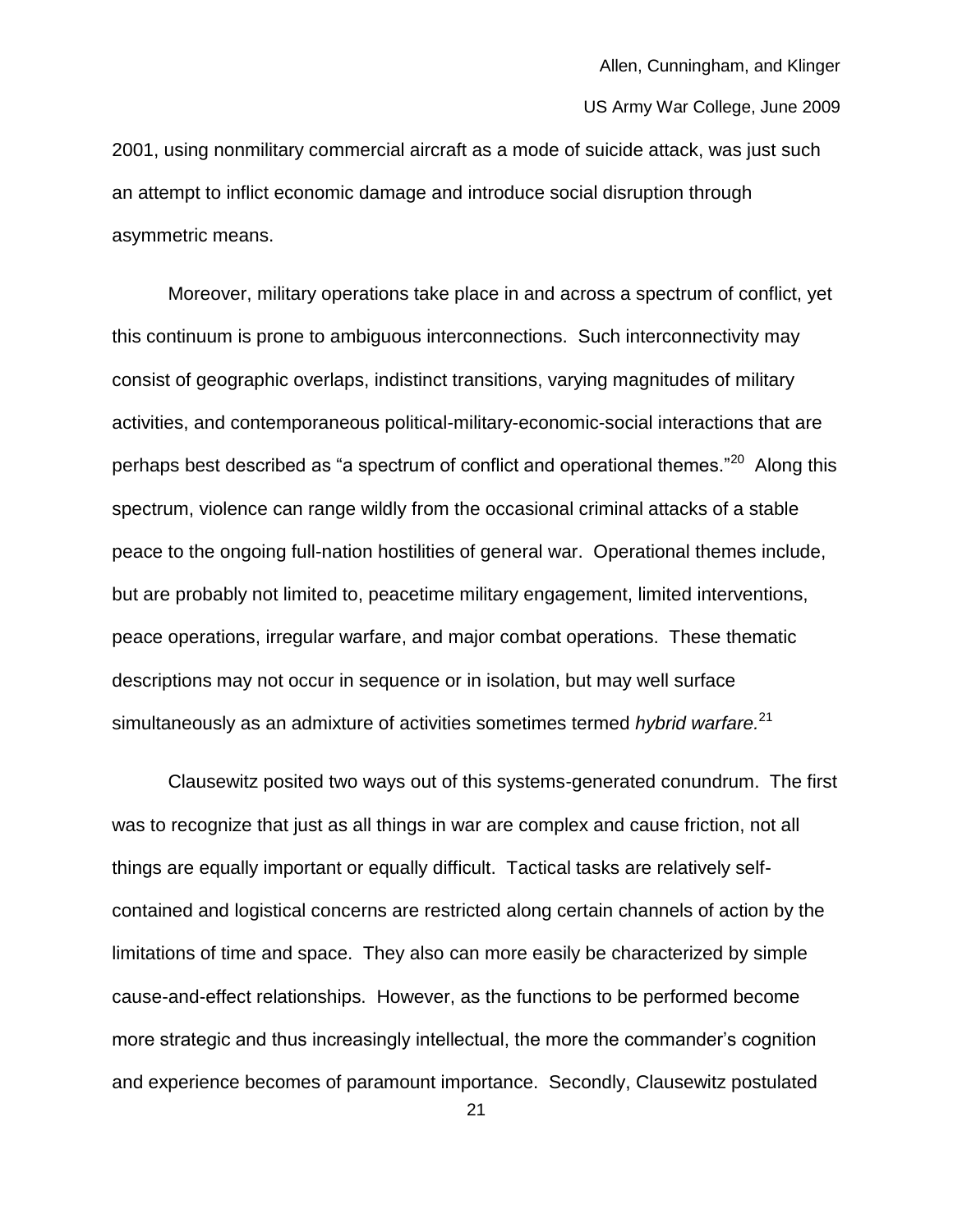that a senior commander should remain adaptable and not be bound by doctrine, but guided by theory, which is "intended to provide a thinking man with a frame of reference for the movements he has been trained to carry out, rather than to serve as a guide which at the moment of action lays down precisely the path he must take. $"^{22}$ 

This Clausewitzian focus on uncertainty emphasizes a key role of the commander in framing the strategic or operational problem to be addressed by military planning, as echoed in contemporary doctrine. The commander must appreciate the context of the operational environment facing him or her and must further be able to assess the relative qualities and values of systemic operational factors in mitigating uncertainty's potentially adverse effects. U.S. Army Field Manual 3-0 describes this key commander contribution as a holistic process that seeks to understand the enemy situation and the operational environment in which the enemy operates, visualizes the end state and the effects and events necessary to bring that end state about, describes the ends, ways, and means available to apply towards that end state, and thereafter direct missions and tasks and control warfighting functions. The primary tools used to initiate and guide this process, which must be undertaken in some detail by the commander's staff are: the initial commander's intent, the commander's planning guidance, and the commander's critical information requirements.<sup>23</sup> Because systems effects generate unpredictability that may require subordinate leaders to deviate from plans or adapt operations rapidly, perhaps without advance consultation, these tools mandate that a commander assume a personal stake in developing them as stable reference points from which to gauge deviation.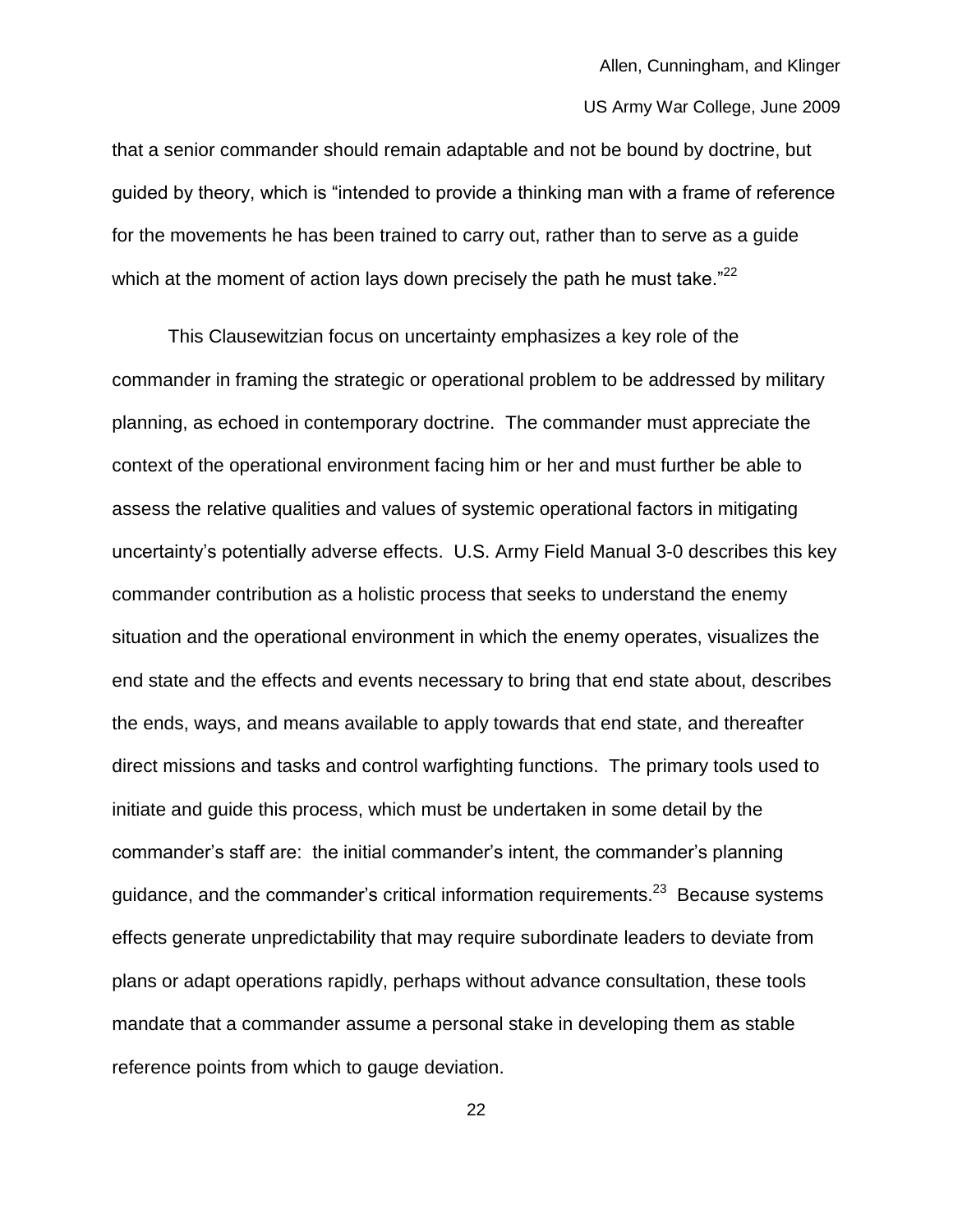The commander's responsibility to visualize campaign design and communicate it succinctly and thoroughly to his subordinate planners and commanders cannot be delegated, but are in fact foundational to command and constitute essential contributions to mission success. This unalterable responsibility was described by Field Marshall Sir William Slim:

I suppose I have published dozens of operations instructions and orders, and I have never written one myself because I have always had excellent staff officers who could do it. But, there is one part of an order that I have always made a point of writing myself. That is the object [that is, the commander's intent]. I do recommend it to you, gentlemen, that when long orders are being written for complicated operations, you take up your pen yourself and write the object in your own words so that object goes down to everybody. $^{24}$ 

Notably in a coalition context, Slim's "everybody" would include multinational partners of various tongues and cultures, so that extreme care needs to be exercised to craft a statement of commander's intent that can survive the nuances of translation into a multiplicity of languages.

Thus, on the modern battlefield, the commander cannot be a passive approval authority for the insights, initiative, and industry of others. He or she must be an additive part of the process and make a personal, positive contribution to mission success. Indeed, the commander may well be the only person with the requisite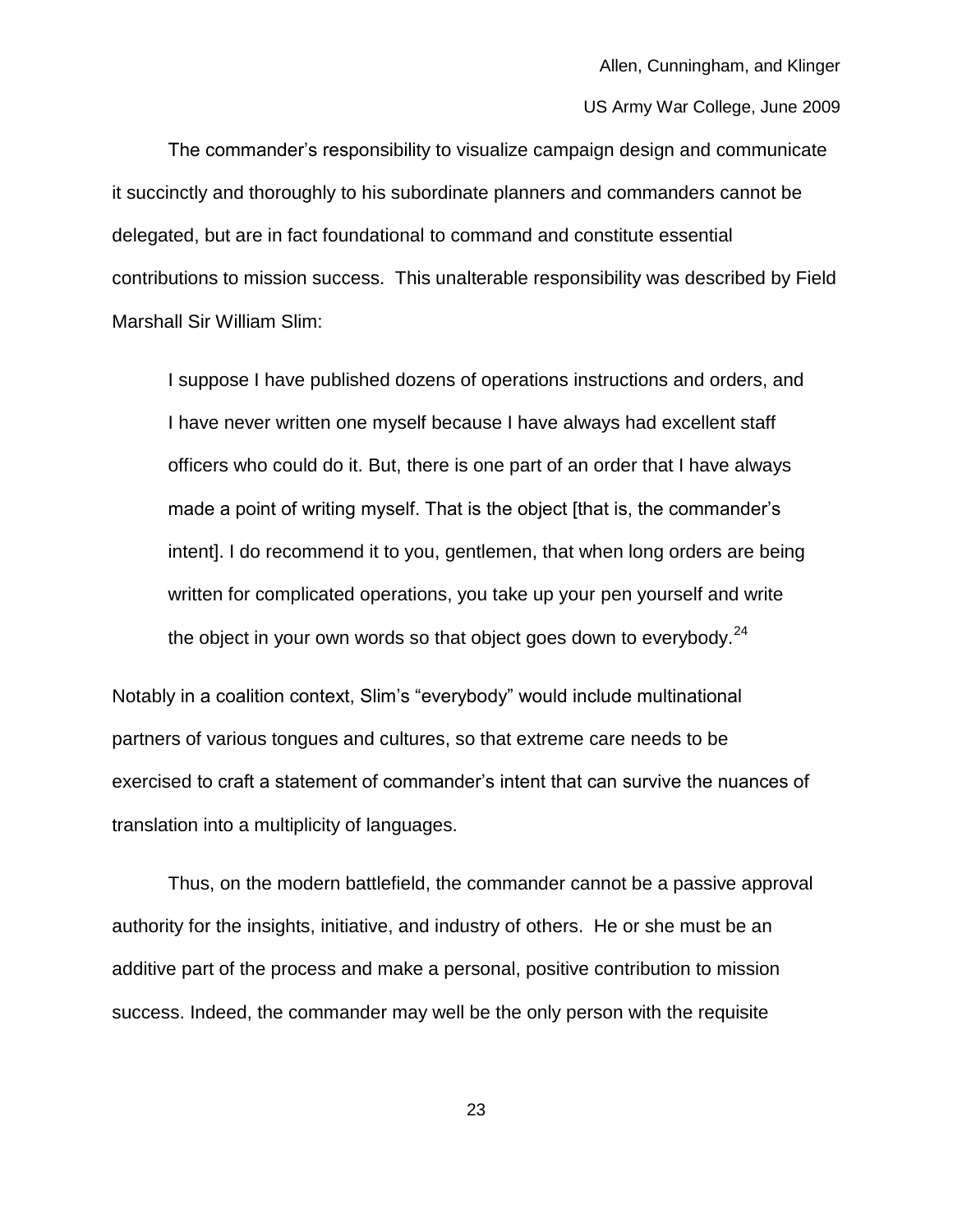experience, long-range time horizon, judgment, and intuition who is in a position to make those additive contributions to initial staff inputs and estimates.

Such a systems approach, of course, is not confined to land operations, but is fundamental to all joint operations. In this joint doctrinal context, operational art is directly applicable to campaign design. Operational art involves the formation and utilization of a conceptual and contextual framework as the foundation for campaign planning, joint operations order development, and subsequent execution of the campaign.<sup>25</sup> Thus, a systems perspective is at the forefront of campaign design, in which the commander and his staff planners comprehend the operational environment in terms of nodes (objective, tangible elements in the system) and links (the functional, physical or behavioral relationships between them). The overarching paradigm for analysis is known by the acronym PMESII: the interconnected political, military, economic, social, informational, and infrastructure spheres (see Figure 2). This systems perspective enhances the ability of the commander and planning staff members to visualize the totality of the system and identify those key nodes and links that appear critical, actionable, or targetable.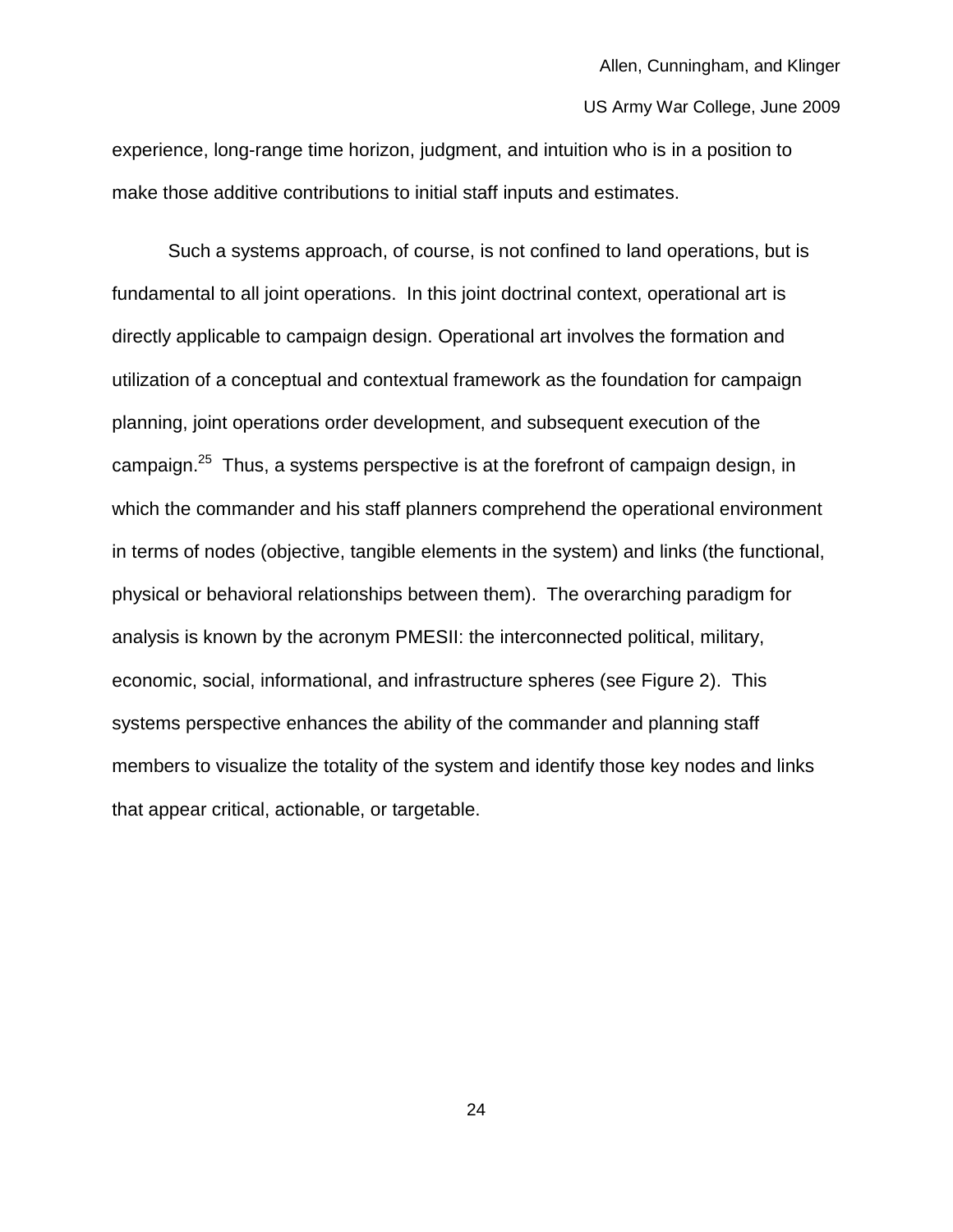



It is important for planners and analysts to examine the operational environment with enough specificity to identify potential nodes and links that are critical to the functioning of the system. These key nodes and links have the potential to become decisive points for military operations, if it appears that injecting change to these elements of the system, whether by targeting or other means, will be advantageous to the joint force and lead to success. Such key nodes and links are often those very elements that are interactive across several subsystem domains within the overall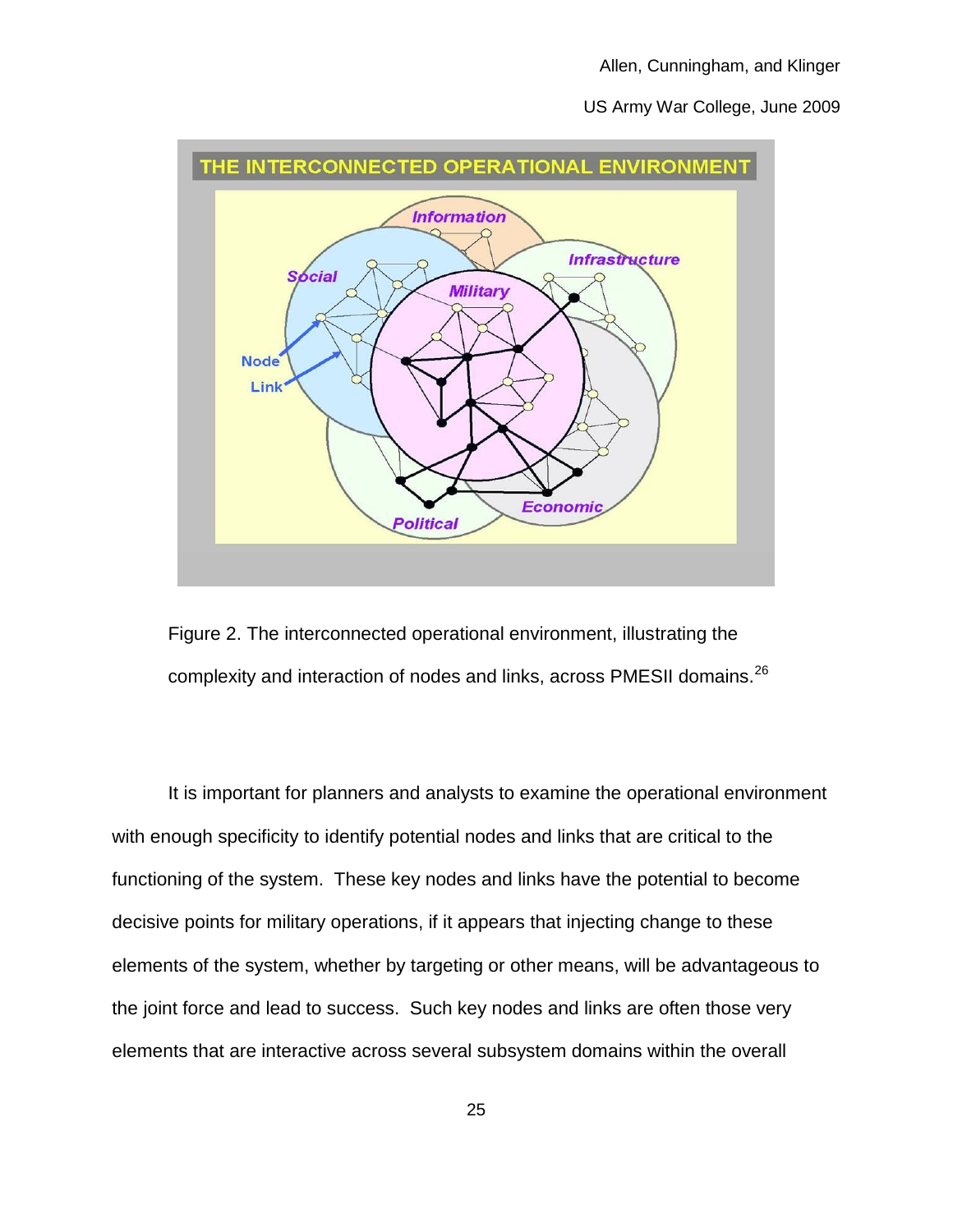operational environment, and hence are likely places to exert U.S. instruments of national power to bring about the effects and accomplish the objective necessary to secure the desired political-military end state.<sup>27</sup>

As we have noted throughout this essay, the nature of complex systems defies rational analysis and linear thought. There is no magic talisman that will eliminate friction, evaporate the fog, and crystallize an appropriate course of action in an operational environment that is comprised of numerous interrelated subsystems. The resulting complexity, intransparency, internal dynamics, and human cognitive limitations place heavy demands on planners and make decision making, in systems, imprecise and risk-prone.<sup>28</sup> Hence, a common tendency is to pursue imprecise and vague objectives, which are often actually multiple objectives. This poses potential problems for campaign design and planning because the pursuit of such multiple ends, with limited means and restricted ways, implies that many factors must be simultaneously addressed and many criteria for measures of effectiveness satisfied at once. Consequently in any action taken risks are increased.<sup>29</sup> To overcome these problems, one of the most important determinations facing a commander and his or her staff is the identification of centers of gravity.

The Clausewitzian concept of *center of gravity* is a useful construct by which commanders and planners can gain insight into the complicated, interlocking systems making up the operational environment in order to set priorities, and coordinate and synchronize efforts across the range of warfighting functions. Clausewitz described his concept in this way:

 $\overline{\phantom{a}}$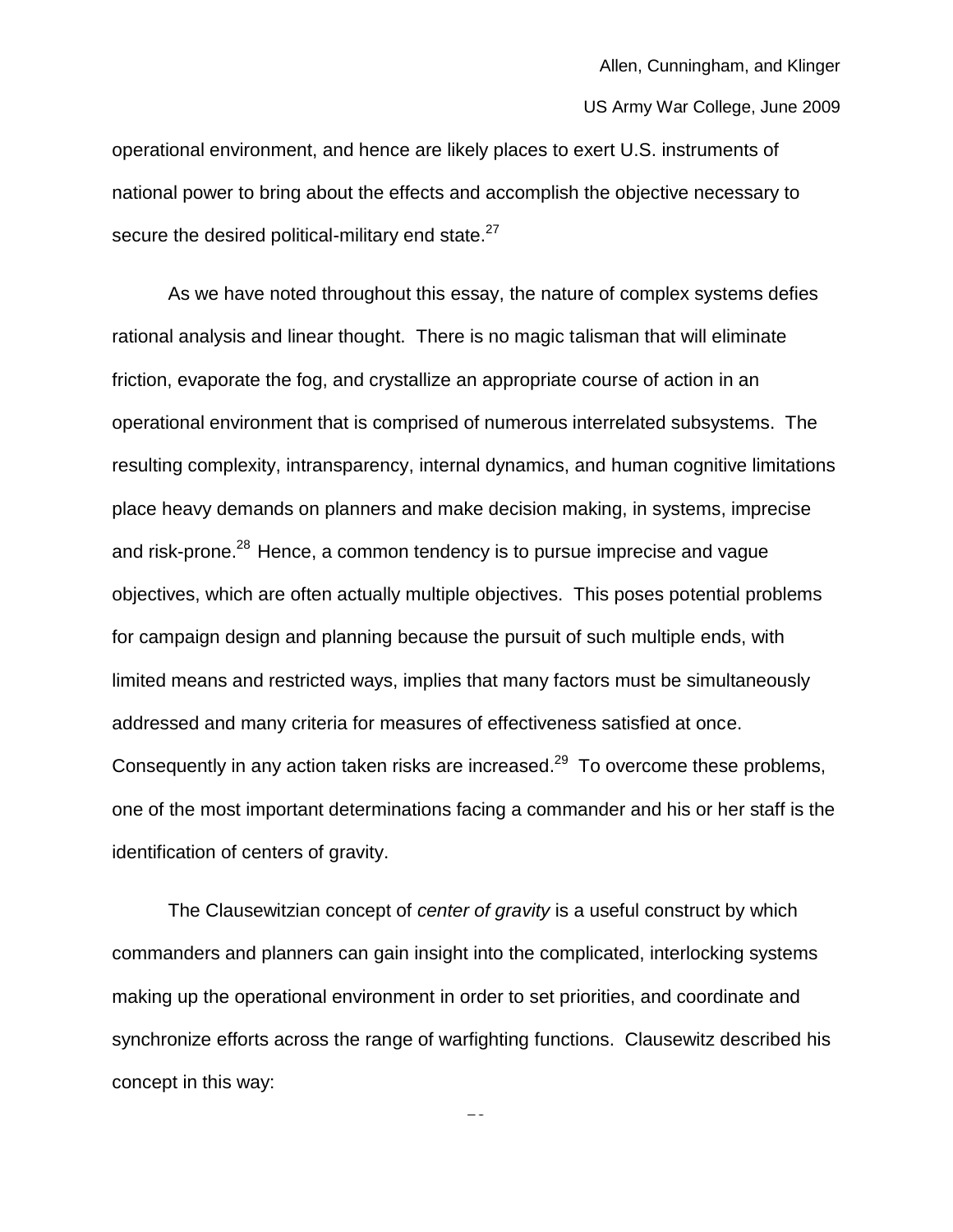One must keep the dominant characteristics of both belligerents in mind. Out of these characteristics a certain center of gravity develops, the hub of all power and movement, on which everything depends. That is the point against which all our energies should be directed. Small things always depend on great ones, unimportant on important, accidentals on essentials. This must guide our approach. . . . [Only] by constantly seeking out the center of his power, by daring all to win all, will one really defeat the enemy." $30$ 

Clausewitz's concept has immense importance for systems thinking. That is, the selection of a center of gravity serves to solidify the commander's understanding of the operational environment and identify those elements of the system against which planning should be directed and where and how operations should be executed. Centers of gravity are those "characteristics, capabilities, or sources of power from which a system derives its moral or physical strength, freedom of action, and will to act."<sup>31</sup> Joint Publication 5-0 suggests characteristics of centers of gravity, emphasizing that centers of gravity may be transitory, shift over time or between operational phases, and may be largely intangible at strategic levels. That is, a center of gravity is an *analytical tool*, not a magic talisman. There may be more than one, but for campaign design and planning purposes, it would be wise not to let them proliferate. Multiple centers of gravity tend to dilute both planning focus and operational concentration of effort, making it more difficult for commanders and staff planners to discern interconnectivity throughout the complex operating environment.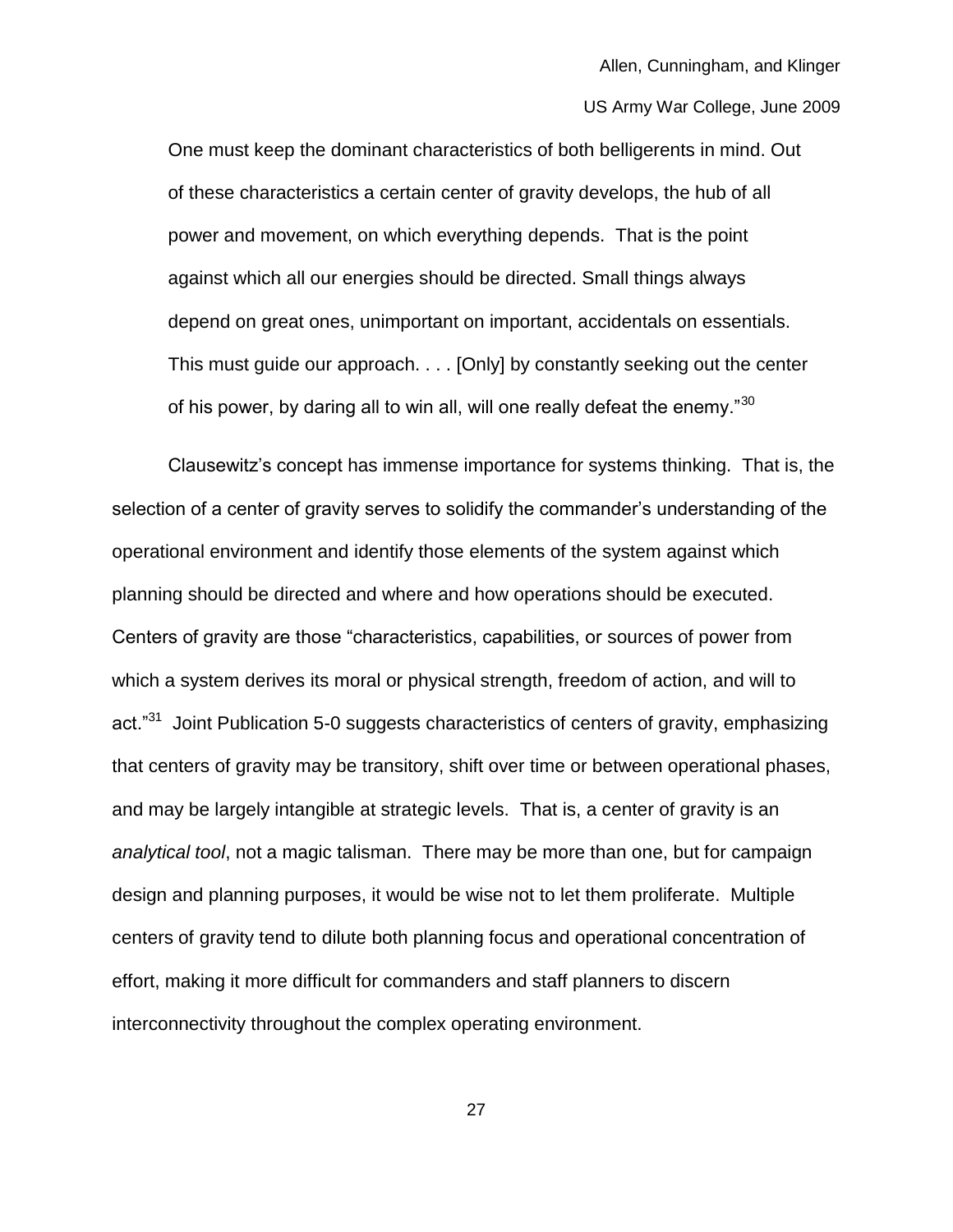The characteristics of centers of gravity specified in Joint Publication 5-0 make repeated references to inconstancy and mutability which implicitly links this concept to a systems approach for campaign design. That is, for a variety of reasons, a center of gravity may change over the course of a campaign. Failure to recognize such changes may produce severe consequences.<sup>32</sup>

Thus, "the essence of operational art lies in being able to produce the right combination of effects in time, space, and purpose relative to a [center of gravity] to neutralize, weaken, defeat, or destroy it. In theory, this is the most direct path to mission accomplishment."<sup>33</sup> However, as with most attempts to influence or alter elements within a system, this is not an empirical, mathematically precise process. It can be facilitated, however, by adherence to a consistent methodology of campaign analysis.<sup>34</sup>

Under such a methodology, the center of gravity constitutes that part of the operational environment against which planning and operations will be pressed.<sup>35</sup> It may not be a specific node or a particular relational link, but rather will consist of a judiciously identified and deliberately selected limited set of nodes and related links (Figure 3). In this context, it becomes less imperative that a center of gravity be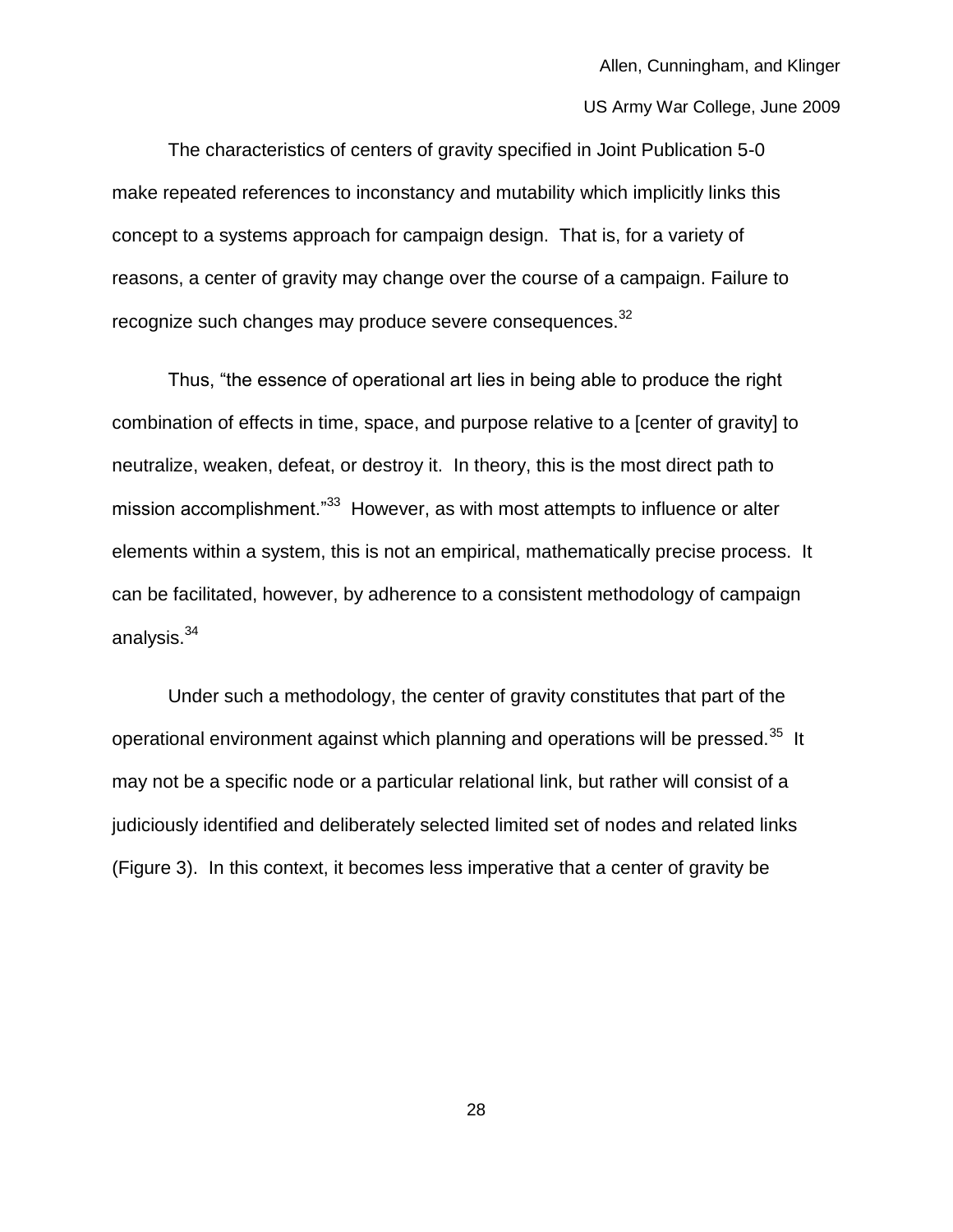

Figure 3. Identifying centers of gravity as a systems component, that is, as a judiciously selected set of nodes and links that establish a frame of reference to guide future planning.

precisely, absolutely, and irrevocably correct. While assuredly it cannot be arbitrarily or capriciously determined, it is far more important that it be reasonable and credible than that it be exactly, immutably right. A center of gravity is a construct, a mental model on which to predicate analysis and planning. Continued situational awareness of the unfolding of events as a campaign progresses will refine and clarify the appropriateness of the center of gravity selected. This lack of certainty should be no impediment to resolute action; rather, it is simply the nature of warfighting as a systems activity requiring perspicacity and adaptability on the part of commanders and planners alike.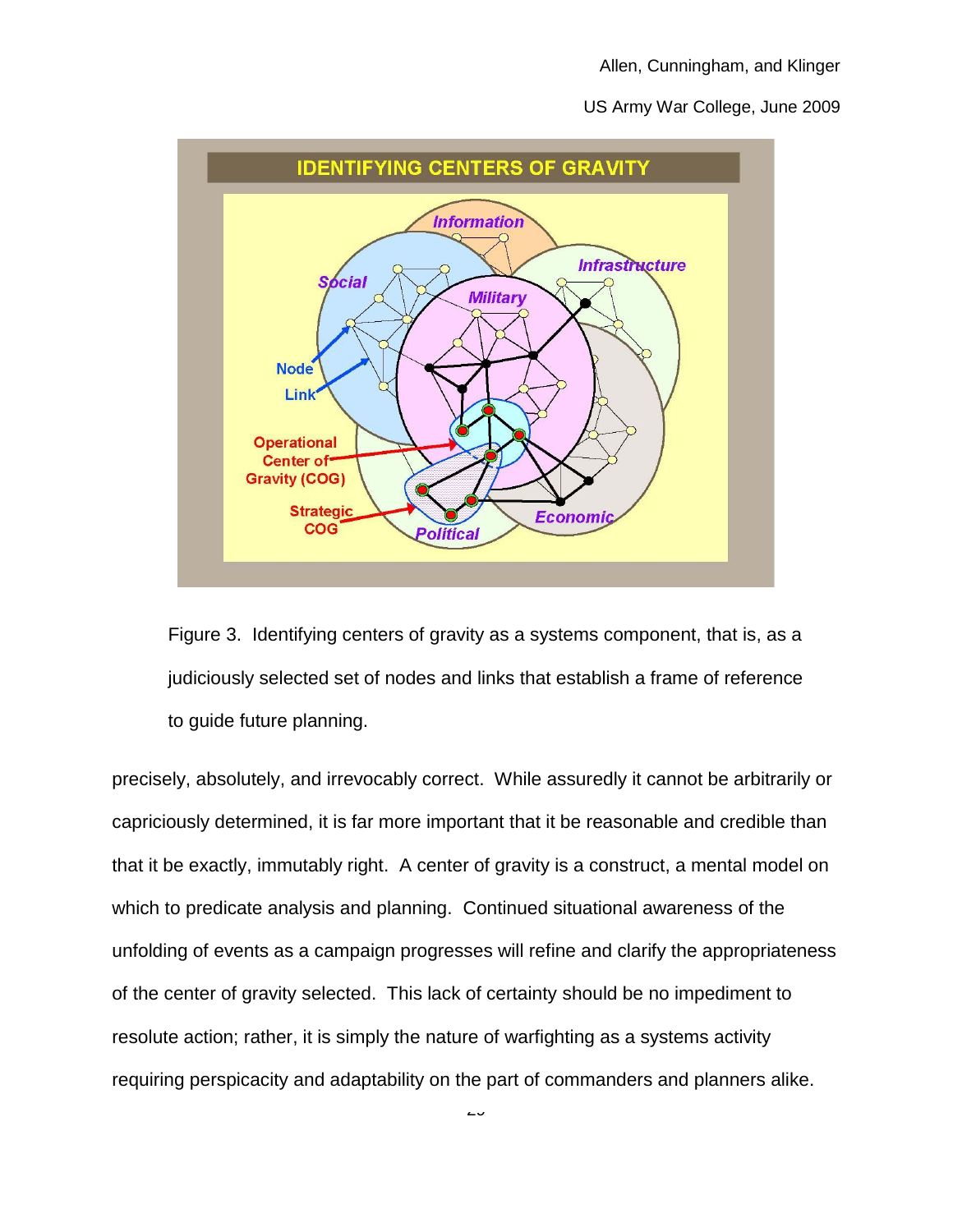As Clausewitz suggested, "War is the realm of uncertainty; three quarters of the factors on which action in war is based are wrapped in a fog of greater or lesser uncertainty. A sensitive and discriminating judgment is called for; a skilled intelligence to scent out the truth."<sup>36</sup> Center of gravity selection is no more certain. That said, without the identification of a reasonable center of gravity as the foundation of analysis, there is no place to enter the system and begin credible planning.

A historical example of center of gravity linked to commander's intent illustrates the interconnections of these concepts. In the American Civil War, President Abraham Lincoln had difficulty finding a commander with the solid grasp of essentials, long-range vision, and unrelenting determination to persevere against Confederate President Jefferson Davis and his chief general, Robert E. Lee. General Ulysses S. Grant's experiences in the West had convinced him that the South simply did not have enough forces or resources to sustain a drawn-out conflict. His strategic vision was both simple and center-of-gravity oriented, and hence all the more effective. In concert with the reliable George B. Meade, he would put unrelenting pressure on Lee in Northern Virginia, allowing him no chance to regroup and resupply his Confederate forces. Meanwhile, in the West, William T. Sherman would slash the Confederacy to pieces, so that no forces, arms, or supplies could find their way to Lee. To Meade he issued clean, clear intent: "Lee's army will be your objective point. Wherever Lee goes, there you will go also."<sup>37</sup> To Sherman, he wrote: "You I propose to move against Johnston's army, to break it up, and to get into the interior of the enemy's country as far as it is possible, inflicting all the damage you can against their war resources."<sup>38</sup>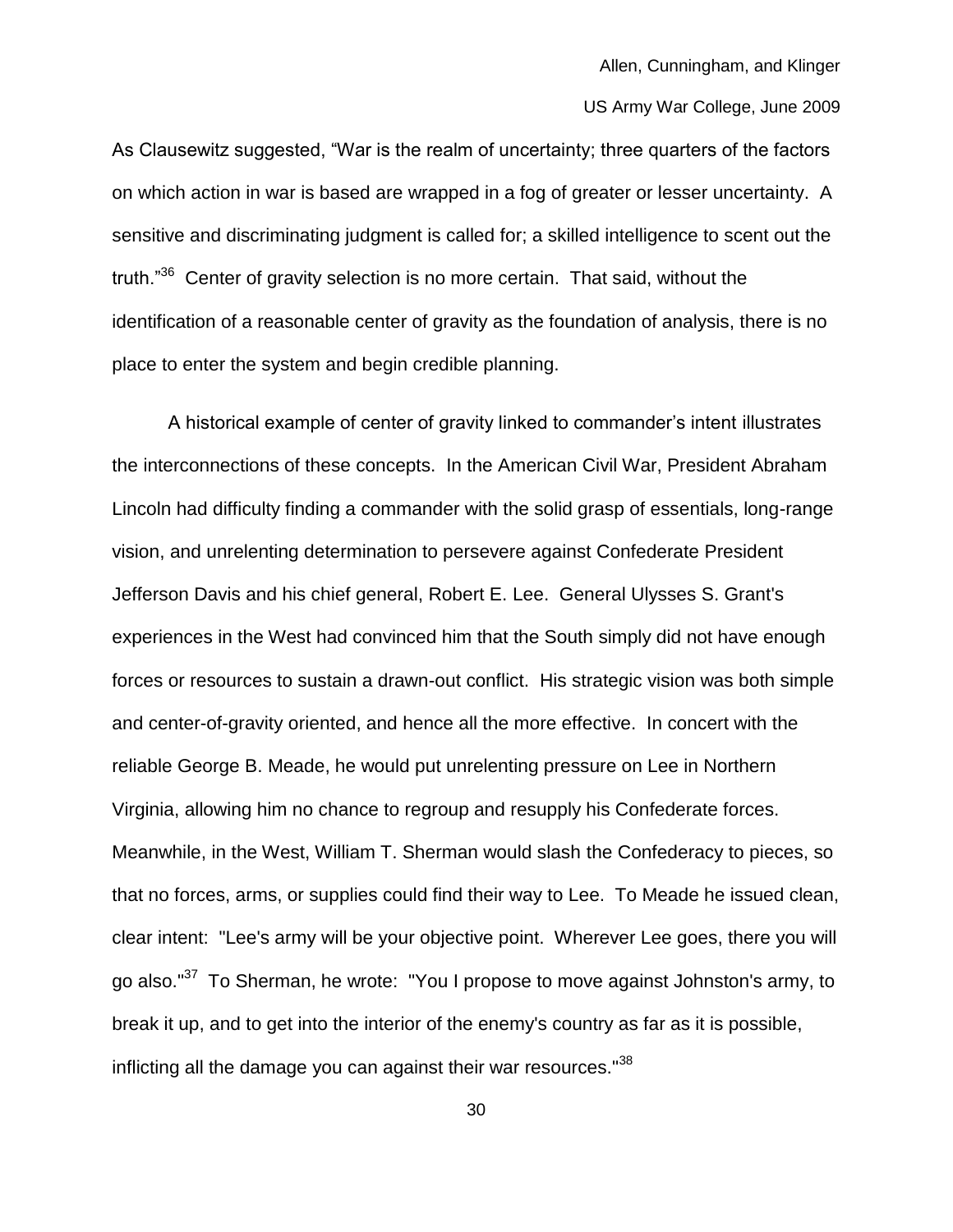Starting from the frame of reference provide by identification of a center of gravity, other factors must also be considered:

- *Critical capabilities*. Those means that are considered crucial enablers for a center of gravity to function as such, and are essential to the accomplishment of the specified or assumed objectives.
- *Critical requirements*. Those essential conditions, resources, and means for a critical capability to be fully operational.
- *Critical vulnerabilities*. Those aspects of critical requirements, which are deficient or vulnerable to direct or indirect attack that will create decisive or significant effects.
- *Decisive points*. Those geographic places, specific key events, critical systems, or functions that, when acted upon, allow commanders to gain a marked advantage over an adversary or contribute materially to achieving success.
- *Lines of Operation.* First, those *logical* lines that connect actions on nodes and decisive points related in time and *purpose* with objectives. Alternately, those *physical* lines that define the interior or exterior orientation of the force in relation to the enemy or that connects actions on nodes and decisive points related in time and *space* with objectives.<sup>39</sup>

What is critical in this analytical process is that these factors not be generated or considered in isolation as separate lists. If the campaign analysis process is to be effective and efficient, these factors must be considered as part of the interrelated system in which they appear, and so commanders and analysts must be sure to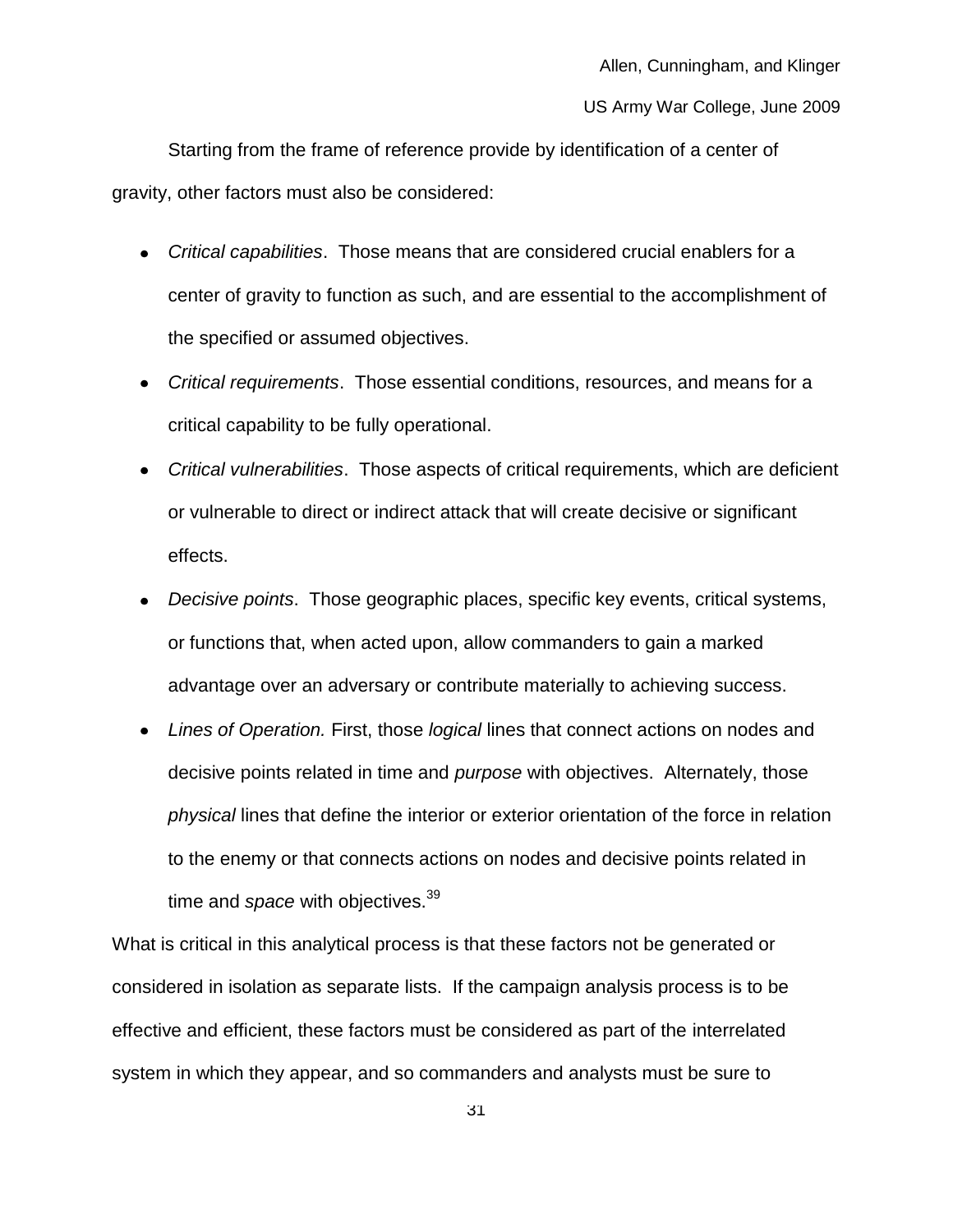establish and remain cognizant of the relationships that exist among them. In other words, critical vulnerabilities stem from critical requirements, which in turn have been derived from critical capabilities. Decisive points might well be determined from any of those critical factors, but the very fact that they are determined to be decisive mandates that they be attended to as part of campaign design and planning. Similarly lines of operation should not be determined arbitrarily, but should logically or physically sequence actions taken to address related decisive points.

Understanding the operational environment as a complex, interrelated system is central to operational art. The campaign analysis process set forth in current doctrine accepts the systemic nature of warfighting and seeks to impose a consistent, reasonable model on the system to mitigate uncertainty and facilitate further analysis and planning on the part of commanders and staffs. Campaign design and planning cannot eradicate friction and the fog of war, but it can enable a resolute and insightful commander to frame the nature of the campaign and impose his or her will on an unruly and ever-changing operational environment. A systemic approach to campaign design can enhance a commander's appreciation for the operational environment in which he or she must attain objectives, accomplish missions, and reach end states. The central role of the commander in campaign design is reflected in his or her personal involvement in the identification of the center of gravity and crafting a statement of commander's intent. Returning to Xenophon, "For military commanders too: there are some aspects of military matters in which commanders differ in the sense that some are better than others, not by virtue of intelligence, but obviously because they take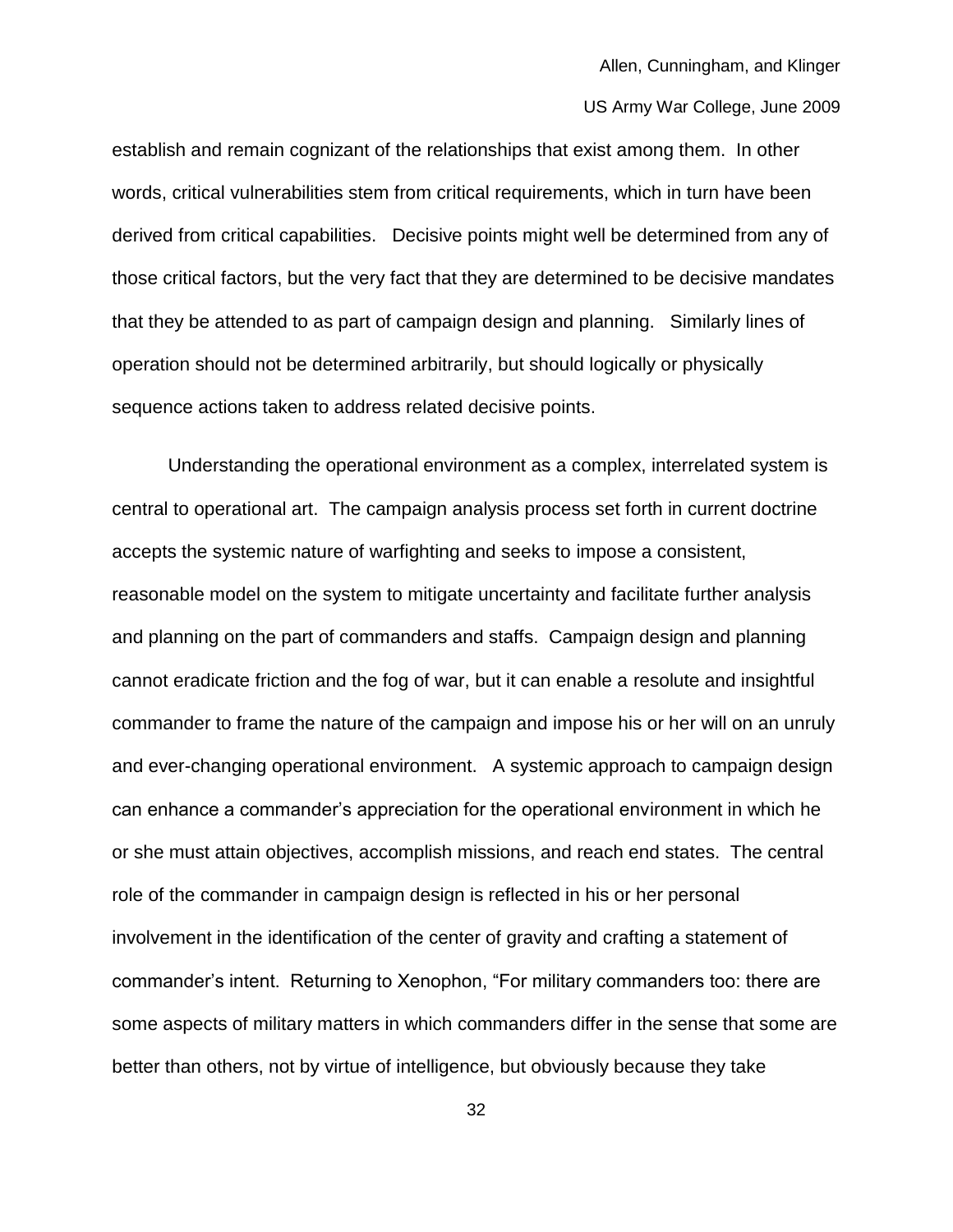responsibility. I mean, there are matters which all commanders know (as do most civilians), but not all of them put their knowledge into practice. $140$ 

### **Conclusion**

This paper has attempted to illustrate systems thinking concepts across three distinct domains—organizational management, international politics, and military doctrine—for strategic leaders in each of these areas of interest. Professor John Camillus has insightfully identified strategy as a wicked problem that requires active management by business leaders.<sup>41</sup> By extension to our three domains, the complexity and ambiguity of our contemporary environment present the need to adapt to changes and overcome challenges which are characteristic of wicked problems which cannot be solved. The intractability of wicked problems does not alleviate leadership responsibility to understand, tame, and mitigate the effects of dynamic systems that we use to address strategic issues. These issues arise in determining the what, the why, and the how in many of our human endeavors—the essence of strategic ends, ways, and means that lies at the heart of the strategic thought process. Strategic leaders should use the systems thinking perspective in attempting to formulate effective international policies to achieve national interests, to develop national military strategy and campaign plans, and to lead organizations that are charged with executing US policy and strategies.

<sup>&</sup>lt;sup>1</sup> Ludwig von Bertalanffy, "An Outline of General System Theory," British Journal for the Philosophy of Science 1 (1950):134-165.

 $2$  Gareth Morgan, Images of Organizations (Thousand Oaks, California, Sage Publishing, 2006)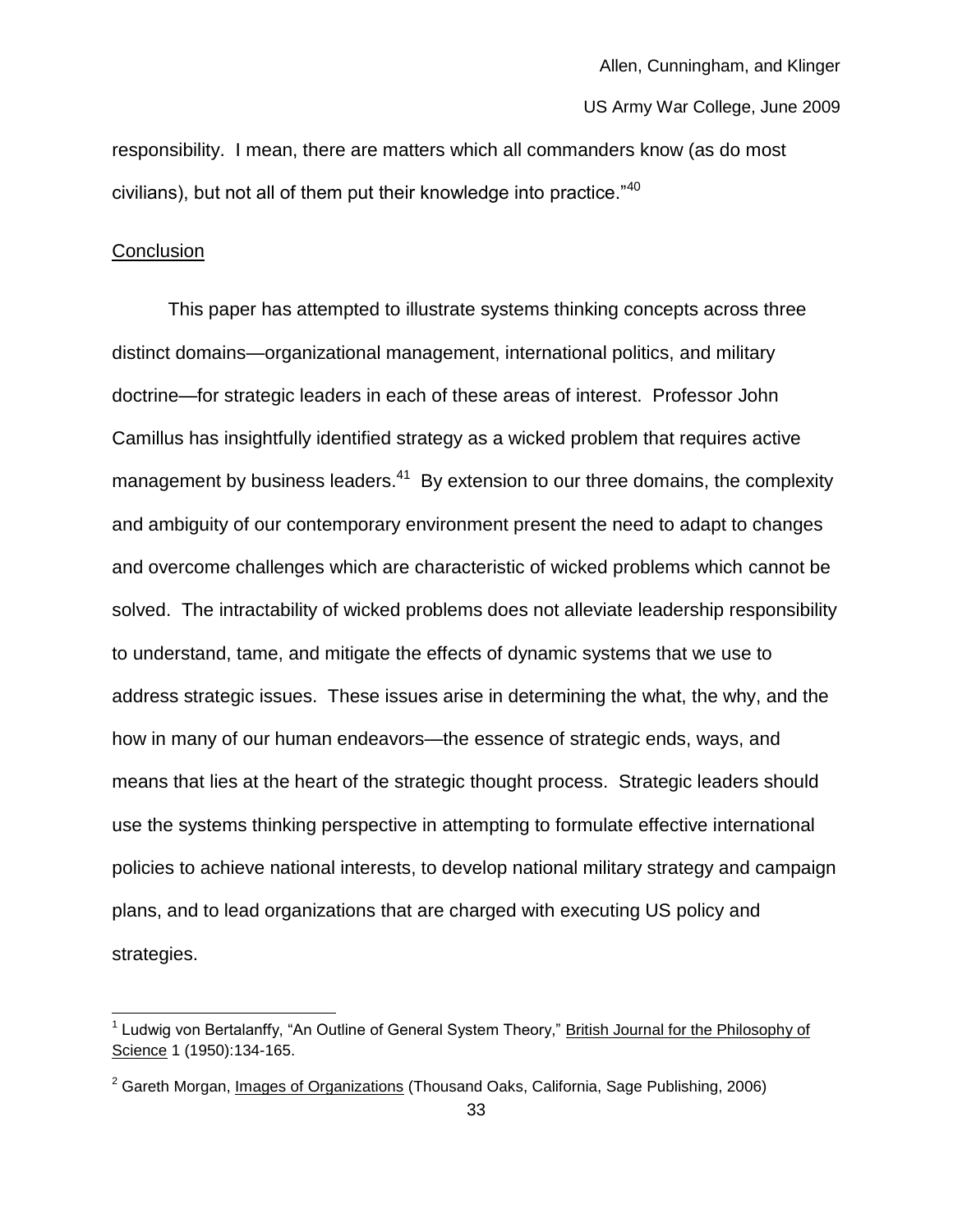$3$  The well-known Hawthorne experiments conducted from 1924 to 1932s and effects are detailed in Morgan, 2006.

 $4$  The U.S. Army emphasized the ORSA approach in the 1980's with a separate MOS identifier (49A) for officers and the United States Military Academy established Systems Engineering as an academic major in 1988.

<sup>5</sup> Peter Senge, **The Fifth Discipline: The Art and Practice of the Learning Organization (New York,** Doubleday/Currency, 1990)

 $^6$  The four other disciplines are shared vision, mental models, personal mastery, and team learning. See Senge, pp. 12-13.

 $<sup>7</sup>$  Ibid., pp. 57-58.</sup>

 $^8$  Ibid., pp. 63-65

<sup>9</sup> Lolita C. Baldor, "Study: Recruits on waivers get promoted faster," May 1, 2008 The Associated Press [http://www.armytimes.com/news/2008/04/ap\\_militarywaivers\\_042908/](http://www.armytimes.com/news/2008/04/ap_militarywaivers_042908/) accessed April 11, 2009.

 $10$  Indeed, one political scientist derived a systems theory of international politics based on this observation. See: Kenneth N. Waltz, *Theory of International Politics* (Reading, Massachusetts: Addison-Wesley Publishing Company, 1979).

<sup>11</sup> Robert Jervis, System Effects: Complexity in Political and Social Life (Princeton, New Jersey: Princeton University Press, 1997), 17. Many of the examples used to illustrate system effects in this section are taken from this book.

<sup>12</sup> U.S. Joint Chiefs of Staff, *Joint Operation Planning,* Joint Publication 5-0 (Washington, DC: U.S. Joint Chiefs of Staff, December 26, 2006), III-7.

<sup>13</sup> Xenophon, "The Estate-Manager," in *Conversations with Socrates*, trans. and eds. Hugh Tredennick and Robin Waterfield (London: Penguin Books, 1990), 289-359.

 $14$  Ibid., 317–18.

<sup>15</sup> Carl von Clausewitz, *On War*, trans. and eds. Michael Howard and Peter Paret (Princeton: Princeton University Press, 1976), 119–120. [Original work published 1823.]

 $16$  Ibid., 140.

<sup>17</sup> John J. Holland, *Hidden Order: How Adaptation Builds Complexity* (Reading: Addison-Wesley, 1995), 55.

<sup>18</sup> U.S. Department of the Army, *Commander's Appreciation and Campaign Design*, TRADOC Pamphlet 525-5-500 (Fort Monroe: U.S. Army Training and Doctrine Command, January 28, 2008), 5–11.

<sup>19</sup> U.S. Joint Chiefs of Staff, *Joint Operation Planning,* Joint Publication 5-0, III-16–III-19.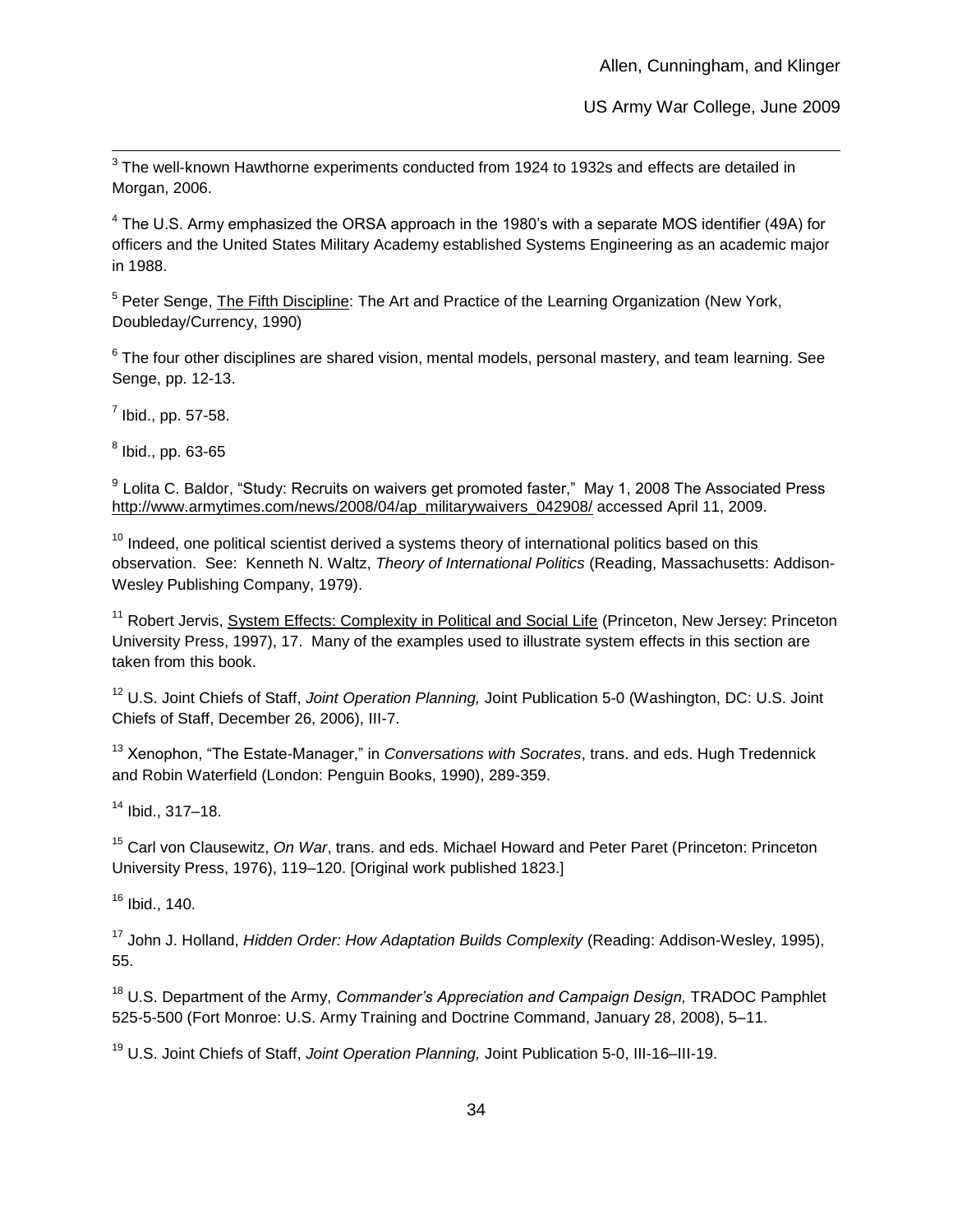<sup>20</sup> U.S. Department of the Army, *Operations*, Field Manual 3-0 (Washington, D.C.: U.S. Department of the Army, February, 2008), 2-3–2-5.

<sup>21</sup> James N. Mattis and Frank Hoffman, "Future Warfare: The Rise of Hybrid Wars," *United States Naval Institute Proceedings* 131, no. 11 (November 1, 2005): 18–19 in ProQuest Research Library (accessed April 27, 2009).

<sup>22</sup> Clausewitz, *On War,* 141.

<sup>23</sup> U.S. Department of the Army, *Operations*, Field Manual 3-0, 5-2–5-9.

<sup>24</sup> Slim, Sir William, "Higher Command in War," *Military Review* 70, no. 5 (May 1990): 10–21). [His remarks to the US Army Command and General Staff College, Fort Leavenworth, KS, April 1952.] <sup>25</sup> U.S. Joint Chiefs of Staff, *Joint Operations,* Joint Publication 3-0 (Washington, DC: U.S. Joint Chiefs of Staff, September 17, 2006), IV-3.

<sup>26</sup> U.S. Joint Chiefs of Staff, *Joint Operation Planning,* Joint Publication 5-0, III-17.

 $27$  Ibid., III-18.

<sup>28</sup> Dietrich Dörner, *The Logic of Failure: Recognizing and Avoiding Error in Complex Situations (Reading:* Addison-Wesley, 1996), 37*.* See also Herbert A. Simon, *Administrative behavior: A study of decision making processes in administrative organizations,* 4th ed. (New York: Free Press, 1997), 92. [Original work published 1945.]

<sup>29</sup> Ibid., 51*.*

<sup>30</sup> Clausewitz, *On War,* 595–596.

<sup>31</sup> U.S. Joint Chiefs of Staff, *Joint Operation Planning,* Joint Publication 5-0, IV-8.

 $32$  Ibid., IV-9.

 $33$  Ibid., IV-9.

<sup>34</sup> Joe Strange, *Centers of Gravity & Critical Vulnerabilities: Building on the Clausewitzian Foundation So That We Can All Speak the Same Language,* in *Perspectives on Warfighting No. 4, 2<sup>nd</sup> ed. (Quantico:* U.S. Marine Corps University, 1996).

<sup>35</sup> U.S. Joint Chiefs of Staff, *Joint Operation Planning,* Joint Publication 5-0, IV-8.

<sup>36</sup> Clausewitz, *On War,* 101.

<sup>37</sup> Bruce Catton, *Grant takes Command* (Boston: Little, Brown & Co., 1969), 153.

<sup>38</sup> J. F. C. Fuller, *The Generalship of Ulysses S. Grant,* Reprint ed. (New York: Da Capo Press, 1991), 221. [Original work published 1929].

<sup>39</sup> U.S. Joint Chiefs of Staff, *Joint Operation Planning,* Joint Publication 5-0, IV-11, IV-16, & IV-20.